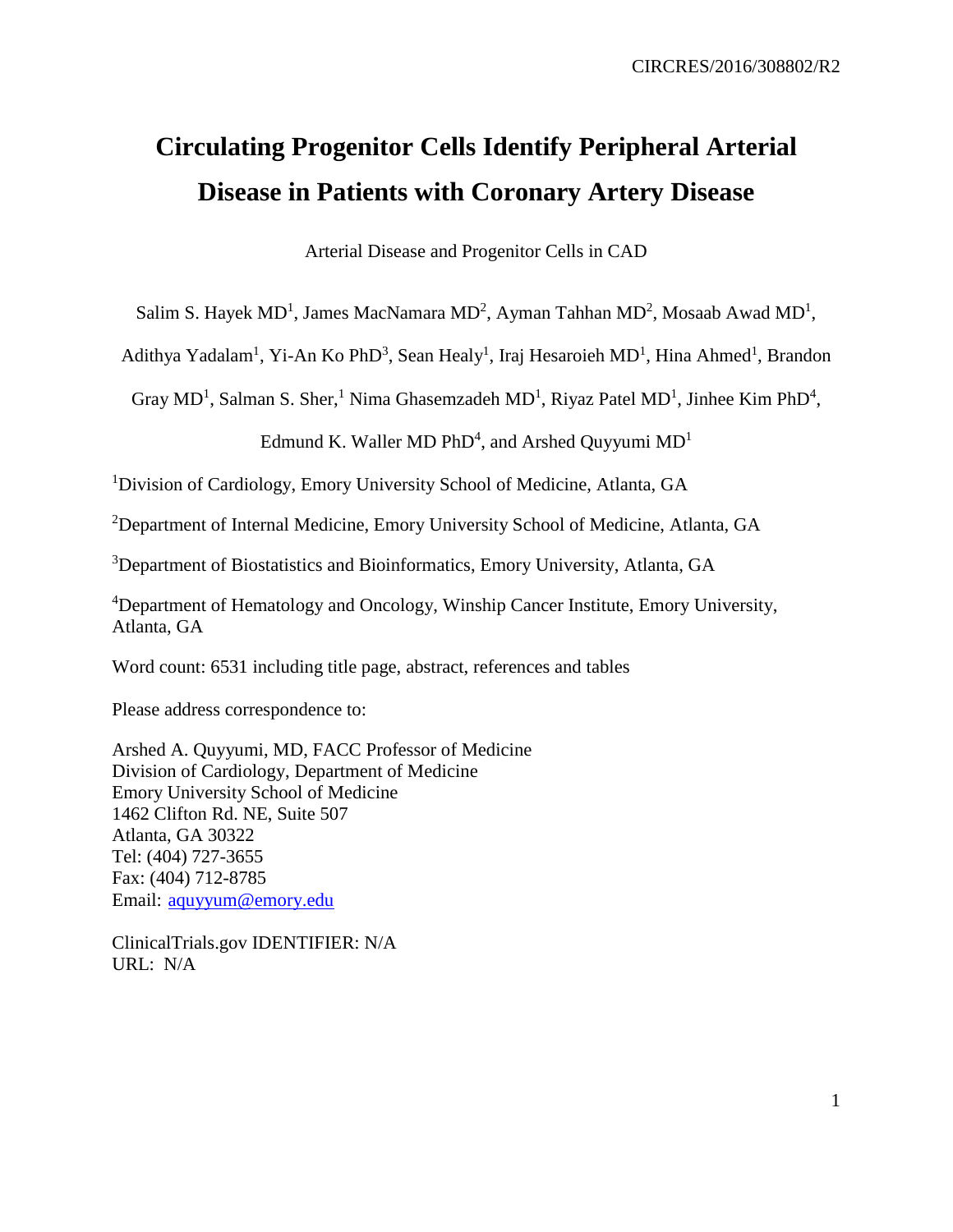## **Abstract**

*Rationale*—— Peripheral arterial disease (PAD) is a clinical manifestation of extra-coronary atherosclerosis. Despite sharing the same risk factors, only 20-30% of patients with coronary artery disease (CAD) develop PAD. Declines in the number of bone-marrow derived circulating progenitor cells (PCs) is thought to contribute to the pathogenesis of atherosclerosis. Whether specific changes in PCs differentiate patients with both PAD and CAD from those with CAD alone is unknown.

*Objective*— Determine whether differences exist in PCs counts of CAD patients with and without known PAD.

*Methods and Results—* 1497 patients (mean age 65, 62% male) with known CAD were identified in the Emory Cardiovascular Biobank. Presence of PAD (n=308) was determined by history, review of medical records or imaging, and was classified as carotid (53%), lower extremity (41%), upper extremity (3%) and aortic disease (33%). Circulating PCs were enumerated by flow cytometry. Patients with CAD and PAD had significantly lower PC counts compared to those with only CAD. In multivariable analysis, a 50% decrease in CD34+ or CD34+/VEGFR2+ counts were associated with a 31% (P=0.032) and 183% (P=0.002) increase in the odds of having PAD, respectively. CD34+ and CD34+/VEGFR2+ counts significantly improved risk prediction metrics for prevalent PAD. Low CD34+/VEGFR2+ counts were associated with a 1.40-fold (95%CI, 1.03, 1.91) and a 1.64-fold (95%CI 1.07, 2.50) increase in the risk of mortality and PAD-related events, respectively.

*Conclusions***—** PAD is associated with low CD34+ and CD34+/VEGFR2+ PC counts. Whether low PC counts are useful in screening for PAD needs to be investigated.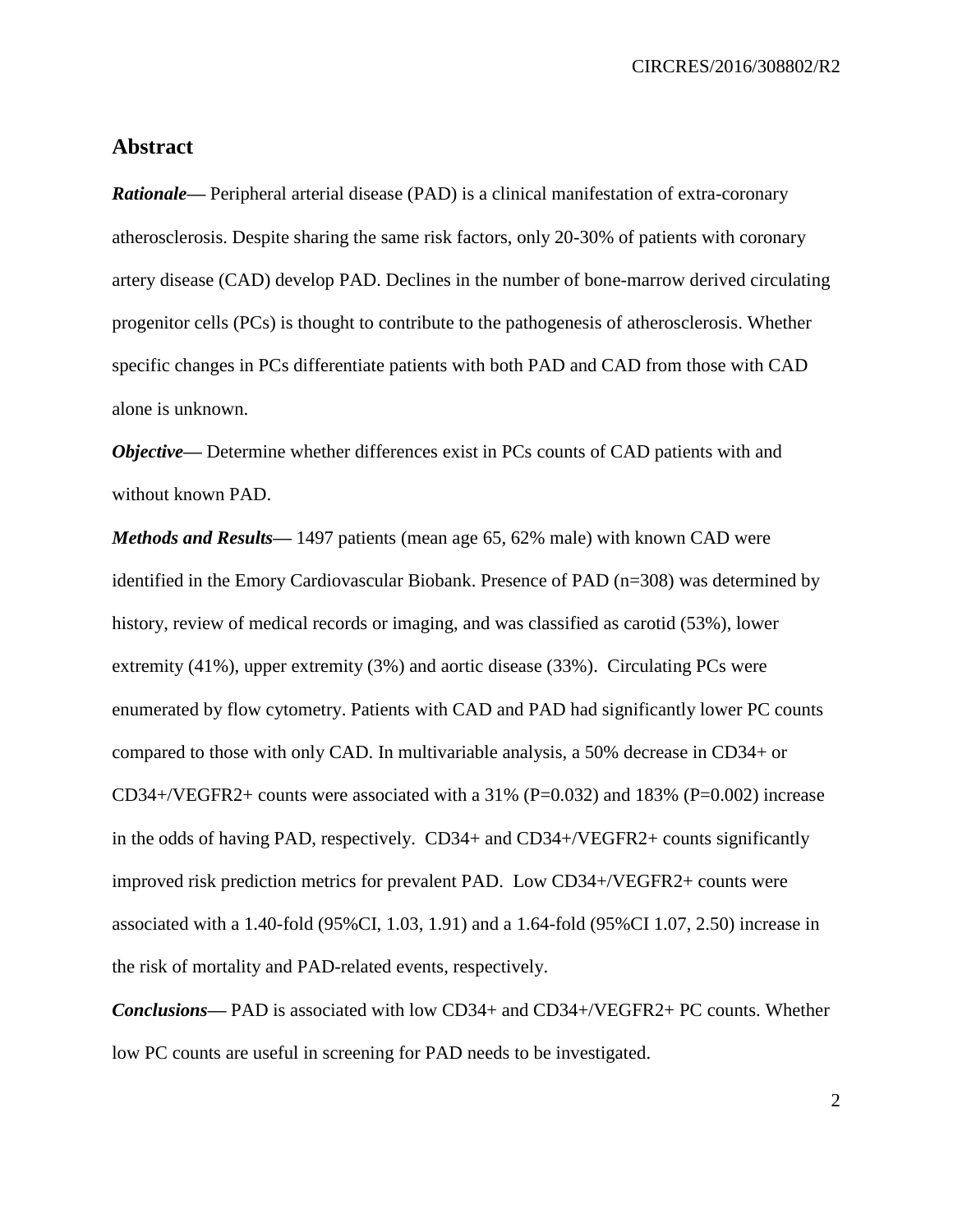## **Non-standard Abbreviations and Acronyms**

CAD: Coronary Artery Disease CD: Cluster of Differentiation CXCR4: Chemokine (C-X-C Motif) Receptor 4 FITC: Fluorescein isothiocyanate PAD: Peripheral Arterial Disease PC: Progenitor Cells PerCP: Peridinin Chlorophyll Protein Complex SSDI: Social Security Death Index VEGFR2: Vascular Endothelial Growth Factor Receptor-2

# **Key Words**

Atherosclerosis, stem cells, CD34, CD133, VEGFR2, KDR, carotid, peripheral arterial disease, aortic aneurysm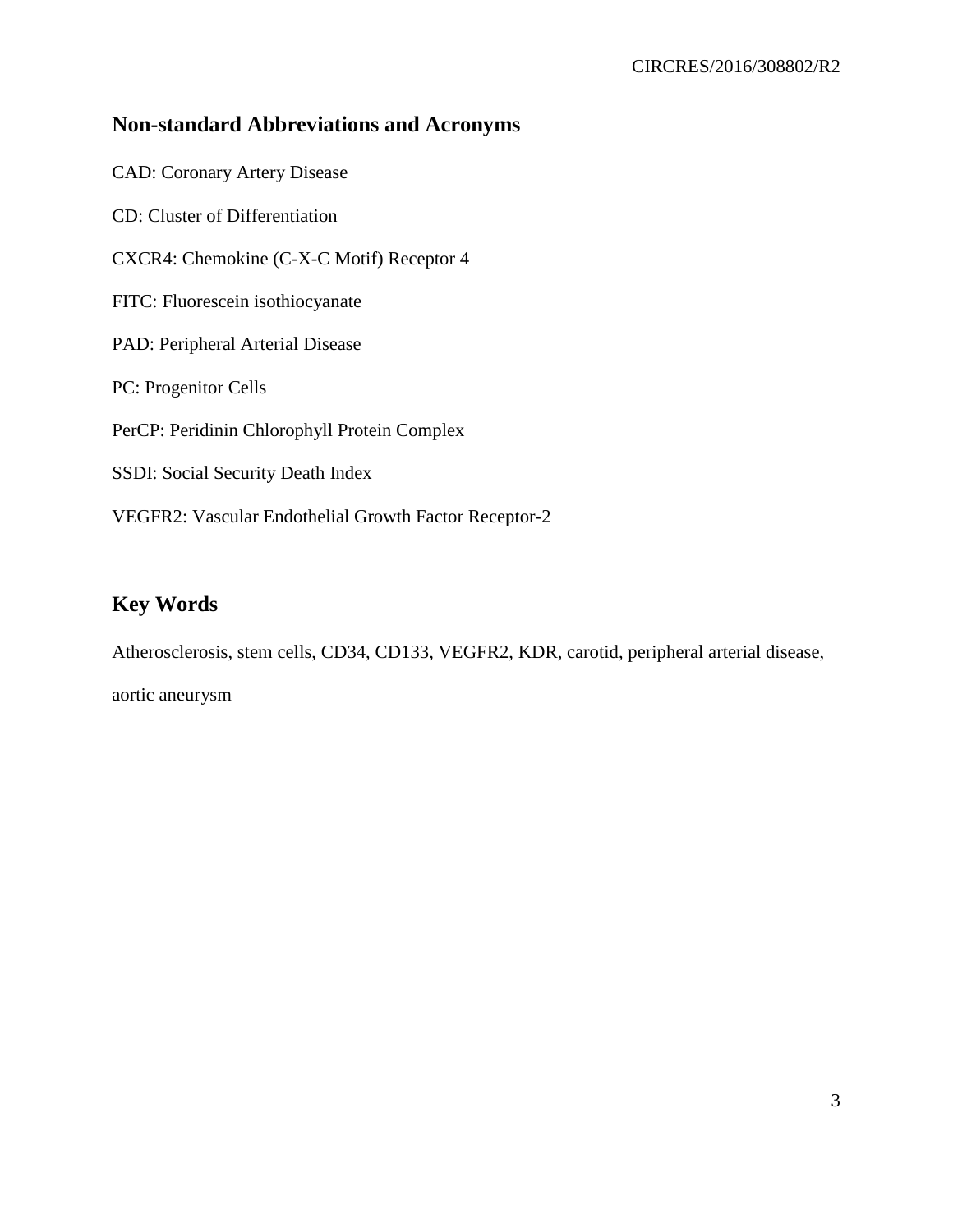CIRCRES/2016/308802/R2

## **INTRODUCTION**

Peripheral arterial disease (PAD) is a clinical manifestation of atherosclerosis that leads to obstruction of blood flow by embolism, thrombosis or narrowing of peripheral arteries. It may involve one or multiple vascular beds including the cerebrovascular, aorta, renal, or the upper and lower extremities.<sup>[1](#page-15-0)</sup> An accurate estimate of the incidence of PAD is difficult to ascertain because it is often asymptomatic, but it is thought to be present in 10-20% of the population >60 years old.<sup>[1-5](#page-15-0)</sup> Clinical syndromes of PAD share common risk factors such as older age, diabetes mellitus, smoking, hypertension and hyperlipidemia.[6](#page-15-1) These factors, in addition to endothelial dysfunction and inflammation only partially explain the pathogenesis of atherosclerosis. Moreover, despite sharing the same etiologic risk factors, only 20-30% of patients with coronary artery disease  $(CAD)$  develop  $PAD.<sup>7-9</sup>$  $PAD.<sup>7-9</sup>$  $PAD.<sup>7-9</sup>$  Why some patients are predisposed to  $CAD$ , others to PAD, and some to both, despite similar predisposing factors, remains unknown.

Recently, a pivotal role for progenitor cells (PCs) in vascular repair and regeneration was uncovered.<sup>[10-13](#page-16-1)</sup> Circulating PCs are mononuclear, originate primarily but not exclusively from the bone marrow, and have been described as having the potential to differentiate into hematopoietic, endothelial, and other lineages, and contribute to vascular repair and regeneration through both direct angiogenic and local paracrine mechanisms.<sup>[11,](#page-16-2) [14-16](#page-16-3)</sup> A relatively rare population of bone marrow-derived mononuclear cells expressing cluster of differentiation 34 (CD34) are enriched for PCs that can differentiate into hematopoietic, endothelial, and other lineages.<sup>[11,](#page-16-2) [14,](#page-16-3) [16-18](#page-17-0)</sup> CD34-expressing mononuclear cells include hematopoietic, endothelial, and non-hematopoietic (mesenchymal, lacking CD45 expression) PCs.<sup>[19](#page-17-1)</sup> CD133 is a 5transmembrane antigen of primitive stem cells that is lost during maturation and dual expression of these markers (CD34+/CD133+) identifies a PC-enriched subpopulation,  $^{17, 20}$  $^{17, 20}$  $^{17, 20}$  $^{17, 20}$  while co-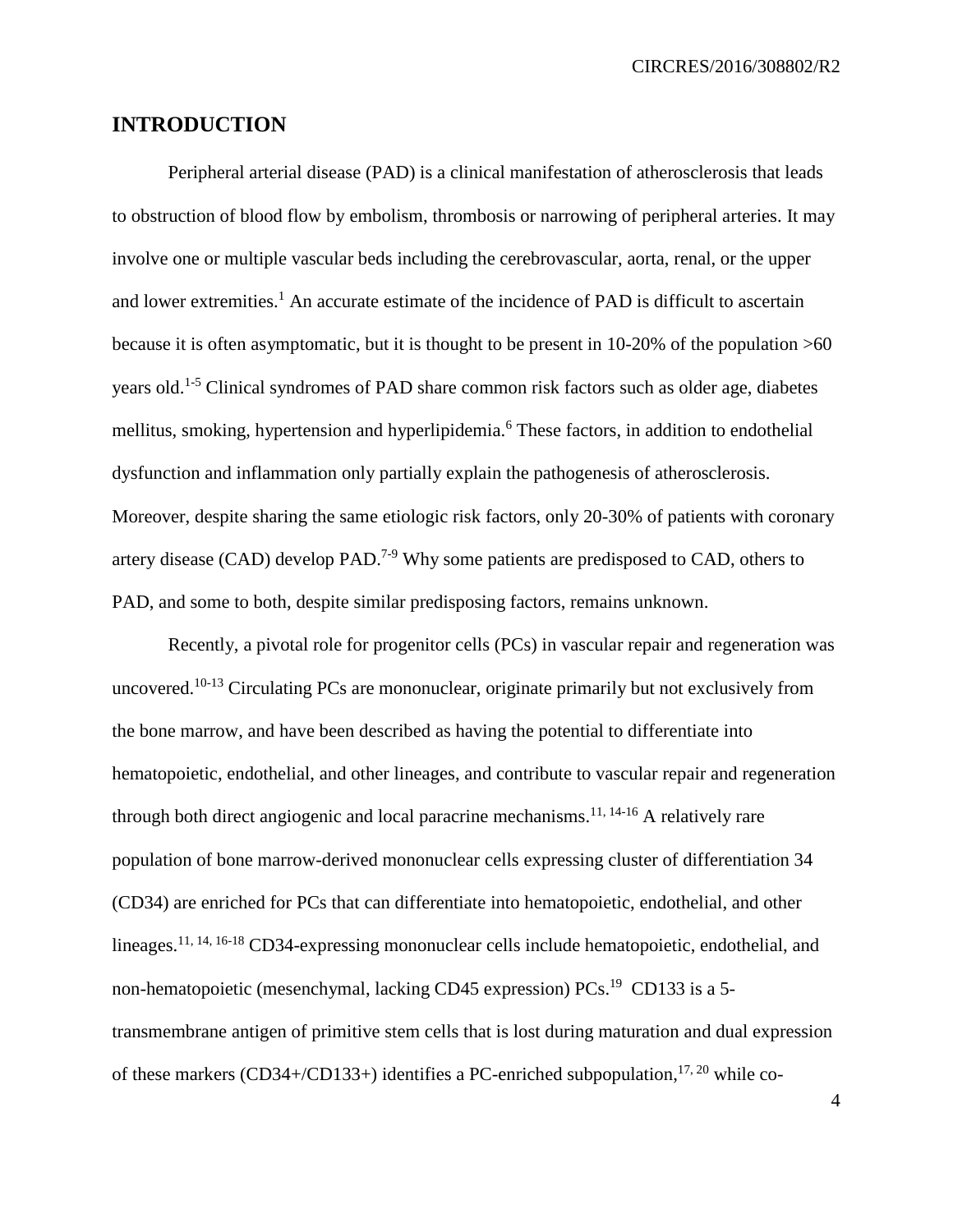expression of vascular endothelial growth factor receptor-2 (VEGFR2) appears to identify a rarer subpopulation of PCs further enriched for endothelial progenitors.<sup>[21-23](#page-17-4)</sup> Finally, co-expression of Chemokine (C-X-C Motif) Receptor 4 (CXCR4), which promotes homing of PC to stromalderived factor-rich hypoxic environments, may further characterize CD34+ PC with capacity for tissue repair. $^{24}$  $^{24}$  $^{24}$ 

Lower circulating PC counts and impaired PC activity, measured by colony forming and migration assays, have been reported in subjects with cardiovascular risk factors or CAD in some but not all studies.<sup>[25-27](#page-18-1)</sup> We and others have also shown that lower circulating PC levels in patients with CAD is associated with an increased risk of adverse CAD events.<sup>[28,](#page-18-2) [29](#page-18-3)</sup> Previous studies investigating the role of PCs in diabetics with PAD found significantly decreased CD34+/VEGFR2+ cell counts and proliferation compared to healthy or diabetic subjects without PAD.<sup>[30-32](#page-19-0)</sup> It remains unclear whether the observed impairment in PC counts is specific for PAD or whether it occurs in all individuals with atherosclerosis including those with CAD. In order to address this, we investigated whether circulating PC counts in patients with both CAD and PAD differed from those with only CAD but no known PAD. We hypothesized that abnormalities in endogenous regenerative capacity, enumerated as differences in circulating PC numbers would contribute to the development of extensive atherosclerosis and be lower in patients with more extensive disease (PAD plus CAD) compared with patients with CAD and no known PAD.

### **METHODS**

#### **Study Design and Subjects**

We compared PC counts in patients with CAD and no known PAD with counts in those with both CAD and PAD in at least one site (upper or lower extremity PAD, carotid stenosis, thoracic or abdominal aortic aneurysms). We identified 1497 subjects with CAD who had PC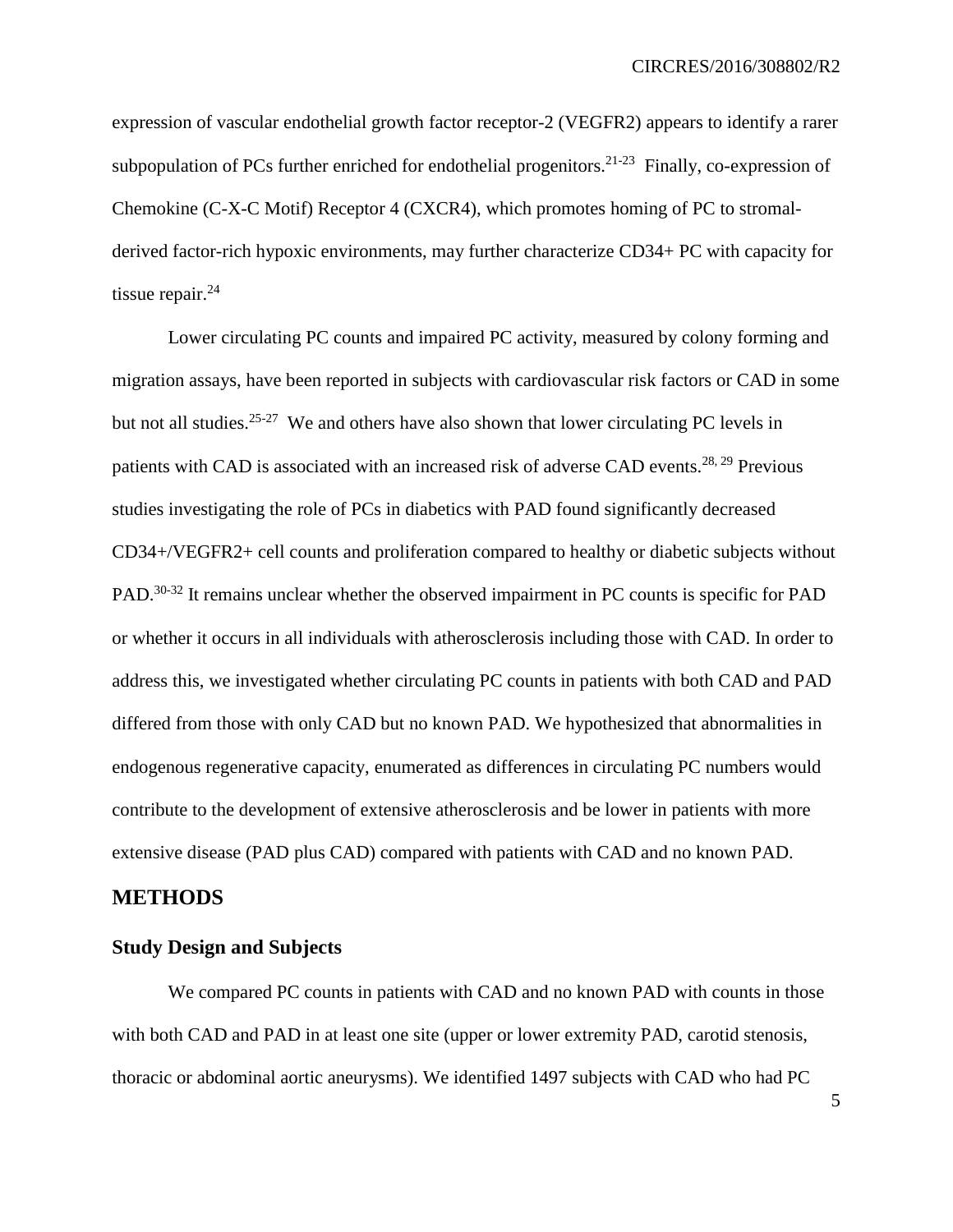counts measured and were enrolled in the Emory Cardiovascular Biobank, a prospective registry of adult patients undergoing cardiac catheterization at three Emory Healthcare sites in Atlanta, GA, (Online Figure I, Table 1).<sup>[29](#page-18-3)</sup> Subjects presenting with acute myocardial infarction were excluded. PC counts were measured at the time of enrollment from blood samples obtained at the time of catheterization. CAD was defined by the presence of atherosclerotic plaque on the coronary angiogram, and obstructive CAD as the presence of  $\geq$ 50% stenosis in at least one major coronary artery. Demographic characteristics, medical history, medication use, and behavioral habits were documented as previously described.<sup>[29](#page-18-3)</sup> Patients were followed-up for outcomes. The study was approved by the Institutional Review Board at Emory University (Atlanta, GA). All subjects provided written informed consent.

#### **Defining Peripheral Arterial Disease**

We extensively reviewed patients' self-reported as well as physician-documented medical history and imaging reports to identify the presence of PAD. PAD was defined as a history of symptomatic or asymptomatic non-coronary atherosclerotic disease in at least one of the following arteries: carotid, thoracic or abdominal aorta, subclavian, brachial, iliac, femoral or popliteal arteries. No routine testing was performed to screen for asymptomatic PAD as part of this study. PAD of the lower extremities was diagnosed when at least one of the following were present: documented ankle-brachial index <0.90; lower limb revascularization; atherosclerotic plaques or stenosis on imaging (CT, ultrasound or fluoroscopy) in the iliac, femoral, or popliteal arteries; history of amputation for critical limb ischemia. PAD of the carotid artery was diagnosed if there was  $\geq$ 20% stenosis in any carotid artery on imaging (ultrasound, CT or MRA). Aortic disease was diagnosed when there was a history of abdominal or thoracic aneurysms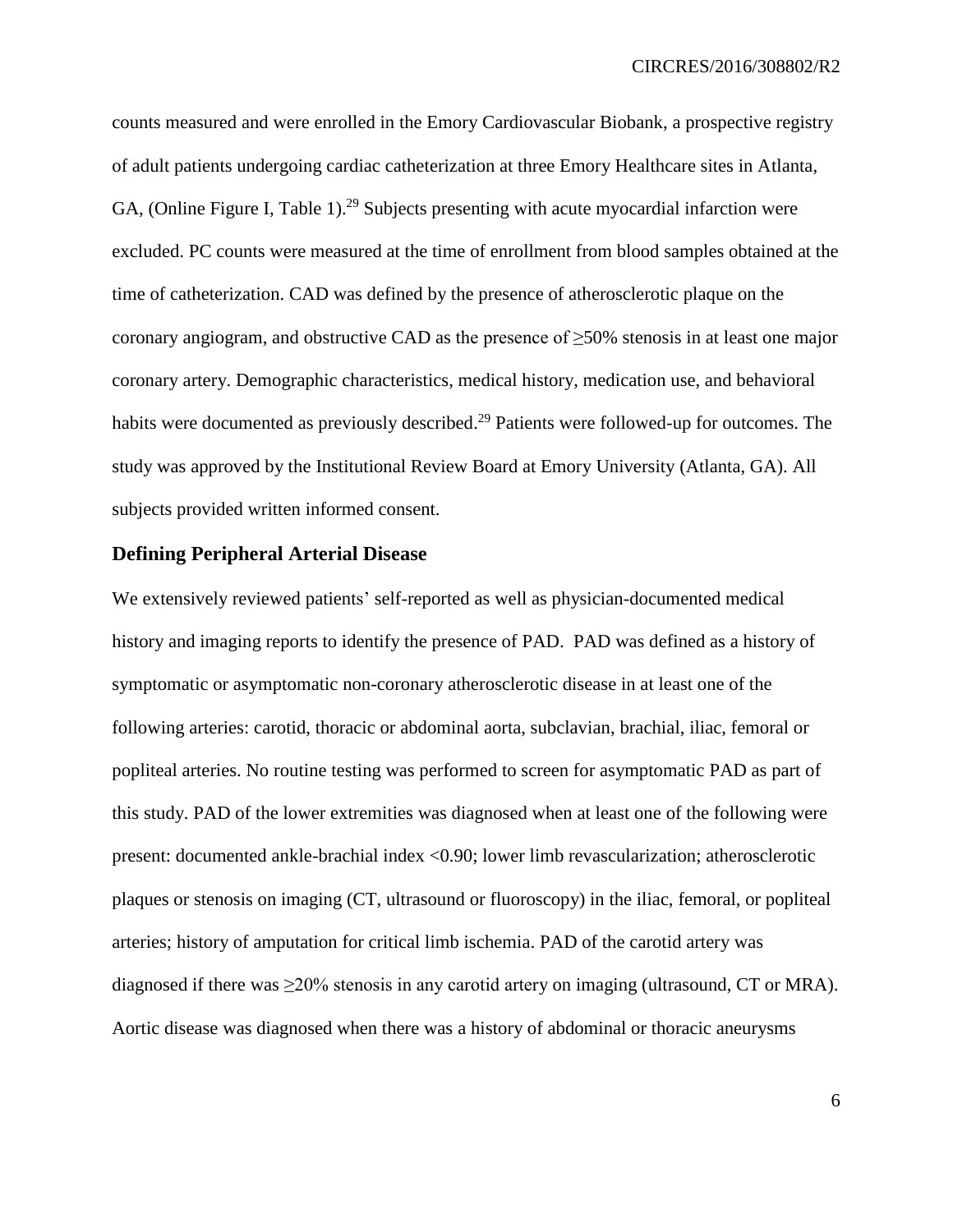(excluding subjects with aortic root aneurysm associated with bicuspid aortic valves) or evidence of atherosclerotic plaques of the aorta or renal arteries on CT imaging.

#### **Progenitor Cell Assays**

Venous blood was collected in EDTA tubes and incubated with fluorochrome-labeled monoclonal anti-human mouse antibodies within 4 hours. Cell populations enriched for circulating PCs were enumerated using flow cytometry as CD45dim cells co-expressing CD34+, CD133+, VEGFR2+, or CXCR4+.<sup>[33-36](#page-19-1)</sup> We incubated 300  $\mu$ L of peripheral blood with 7  $\mu$ L of FITC-CD34 (BD Biosciences), PerCP-CD45 (BD Biosciences), PE-VEGFR2 (R&D system) and 5 µL APC-CD133 (Miltenyi), and 3ul PE-Cy7-conjugated anti-CXCR4 (EBioscience, clone 12G5) in the dark for 15 minutes. Then 1.5 mL ammonium chloride lysing buffer was added to lyse red blood cells. 1.5 mL staining medium (PBS with 3% heat-inactivated serum and 0.1% sodium azide) was added to stop the lysing reaction. Prior to flow cytometry,  $100 \mu L$  of AccuCheck Counting Beads (Invitrogen, Cat#: PCB100) were added to act as an internal standard for direct estimation of the concentration of target cell subsets. At least 2.5 million events were acquired from the cytometer. Flow data were analysed with Flowjo software (Treestar, Inc.) (Online Figure II). Absolute mononuclear cell count was estimated as the sum of lymphocytes and monocytes using a Coulter ACT/Diff cell counter (Beckman Coulter). PC populations are reported as cell counts/mL. In 20 samples that were repeatedly analyzed on two occasions by the same technician, the coefficients of variation of the cell types were: CD34+ 2.9%; CD34+/CD133+ 4.8%; CD34+/CXCR4+ 6.5% and CD34+/CD133+/CXCR4+ 7.5%, CD34+/VEGFR2+ cells 21.6%. There were significant correlations between the PC subtypes, with moderate-strong correlations between CD34+, CD34+/CD133+, CD34+/CXCR4+ (r range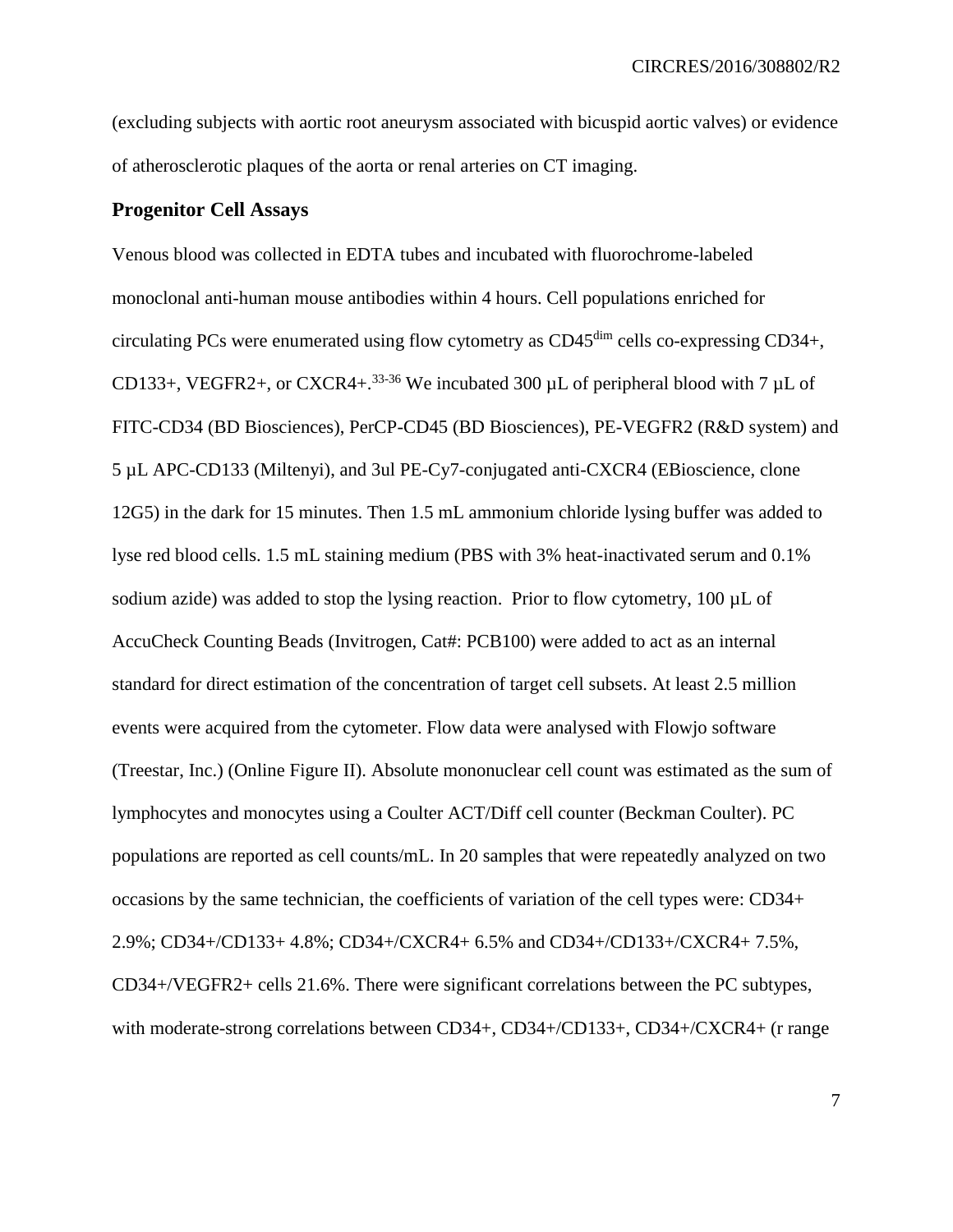0.75-0.91, P<0.001), and weak correlations (r range 0.12-0.34, P<0.001) between CD34+/VEGFR2+ subtypes and the aforementioned PCs (Online Table I).

#### **Follow-up and Outcomes**

We conducted follow-up as previously described to identify pre-specified incident adverse cardiovascular outcomes including death and myocardial infarction.<sup>[29](#page-18-3)</sup> In brief, follow-up and adjudication were conducted by personnel blinded to the PC data by phone, electronic medical record review, and social security death index (SSDI) and state records. PAD-related events such as peripheral revascularization and amputation were identified using standard CPT codes for vascular procedures.[37](#page-20-0) We examined the association between PC counts and death, PAD-related events, and a composite outcome of death, myocardial infarction and PAD-related events.

#### **Statistical Analysis**

Subject characteristics were reported as descriptive statistics with means, medians, standard deviations and ranges. Differences between groups were assessed using t-tests for continuous variables, and chi-square or Fischer exact tests for categorical variables where appropriate. For non-normally distributed variables such as circulating PC counts, the Mann-Whitney U test was used to compare groups in unadjusted analyses. For multivariable analyses, CD34+, CD133+ and CXCR4+ cell counts were log-transformed (base 10) to a normal distribution, while CD34+/VEGFR2+ cell counts were analyzed as a dichotomous variable using the median as a cutoff. Independent predictors of PAD were identified using binary logistic regression modeling accounting for age, gender, race, body mass index, smoking history, hypertension, diabetes, hyperlipidemia, history of heart failure, statin use, angiotensin pathway antagonist use, estimated glomerular filtration rate at enrollment, and obstructive CAD. All multivariable analyses incorporated the aforementioned covariates and specific PC subsets. Sensitivity analyses was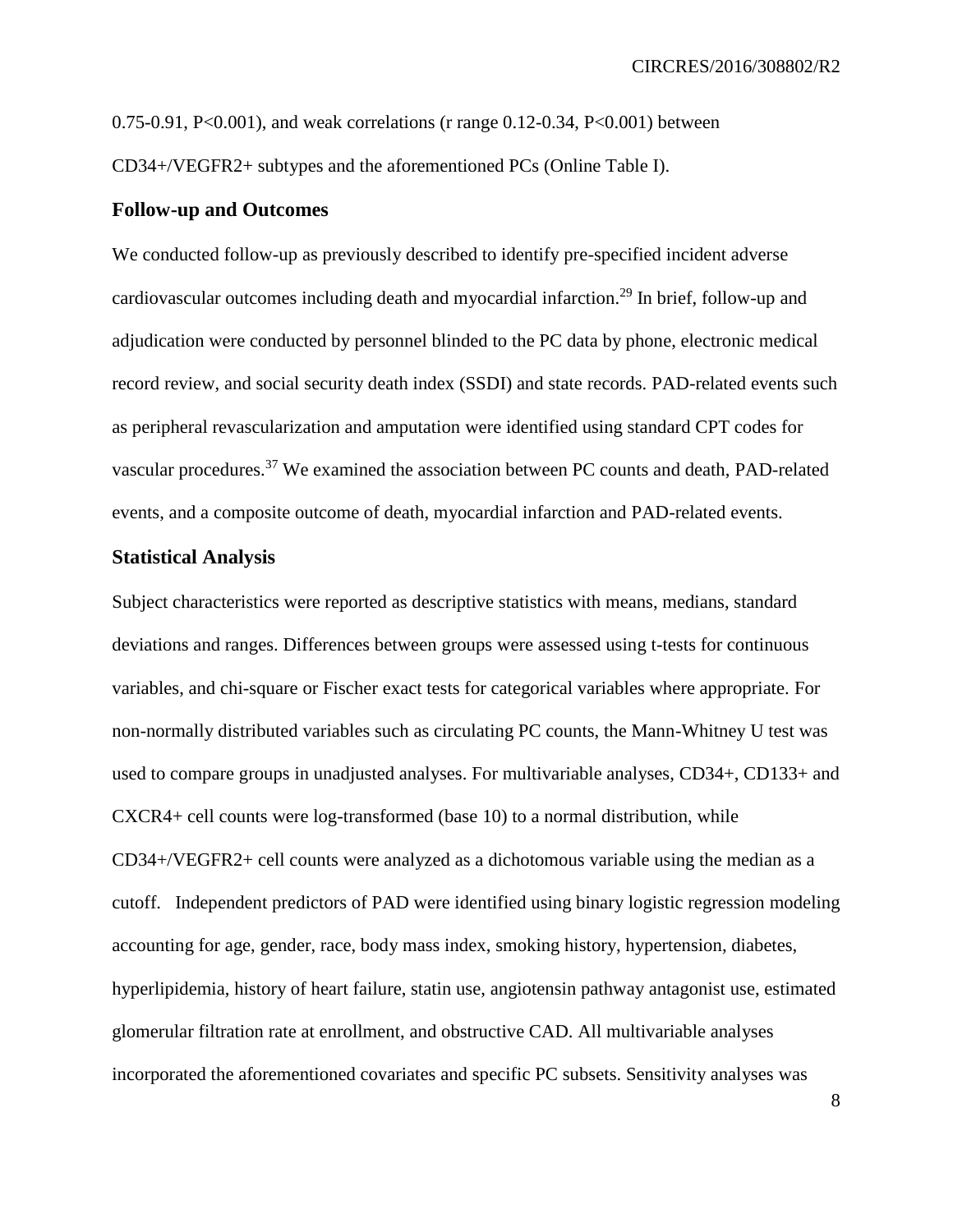performed to explore the interactions between clinical variables significantly associated with PAD and PC subtypes.

The incremental value of PC counts to prediction of PAD was tested by addition of individual PC subsets dichotomized to high versus low using the median as a cutoff, to a clinical model with the risk factors including the aforementioned variables. The c-statistic, continuous net reclassification improvement (NRI), and integrated discrimination improvement (IDI) were calculated to evaluate the improvement in predictive ability of the models with and without  $PCs.<sup>38</sup>$  $PCs.<sup>38</sup>$  $PCs.<sup>38</sup>$ 

Cox regression analyses examined the association between PC counts and all-cause death, PAD-related events and the combined endpoint of death, myocardial infarction and PADrelated events, adjusting for the aforementioned variables including PAD. Sensitivity analyses explored whether the association with outcomes differed between patients with and without known PAD. Two-tailed P-value ≤0.05 were considered statistically significant. Analyses were performed using IBM SPSS Statistics Version 22, (Armonk, NY, USA).

#### **RESULTS**

Characteristics of the 1189 subjects with CAD and 308 with both CAD and PAD are shown in Table 1. Patients with both CAD and PAD were more likely to be older, smokers, hypertensives, diabetics, with heart failure, lower BMI and higher incidence of obstructive CAD (Table 1). Among patients with PAD, 53% had carotid disease, 41% had lower extremity PAD, 3% had upper extremity PAD, and 33% had either abdominal or thoracic aortic disease. Most patients (74%) had only one site of documented PAD, 69 (22%) had two, and 10 (3%) had at least three. In multivariable analyses, age, lower BMI, a history of smoking, statin use, heart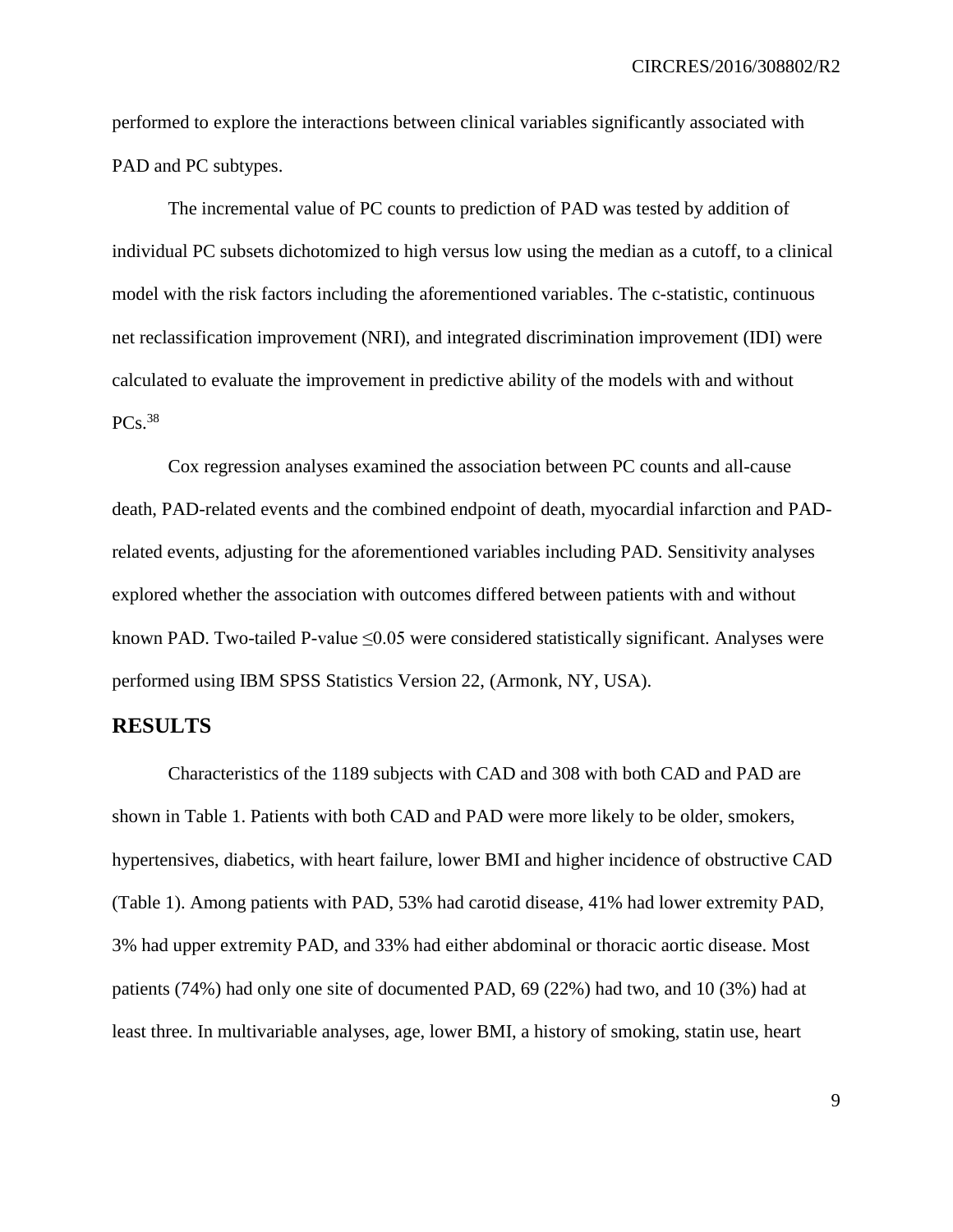failure and lower estimated glomerular filtration rate were independently associated with PAD (Table 2).

#### **Relationship between PCs and PAD**

In unadjusted analyses, cell populations enriched for hematopoietic progenitors (CD34+, CD34+/CD133+, and CD34+/CXCR4+ cells) as well as those enriched for endothelial progenitors (CD34+/VEGFR2+ cells) were lower in patients with PAD compared to those without PAD (Table 3). Notably CD34+/VEGFR2+ cells were close to 2-fold lower in number in those with PAD compared to those without (Table 3). There were no significant differences in PC counts among patients with PAD according to the location of disease (Table 3). On multivariable analyses adjusting for aforementioned clinical covariates and analyzing each PC subset separately, CD34+ and CD34+/VEGFR2+ cell counts (Models 2 and 5), but not CD34+/CD133+ (Model 3) or CD34+/CXCR4+ (Model 4) counts were independently associated with the presence of PAD (Table 2). Thus, a 50% decrease in CD34+ or CD34+/VEGFR2+ cell counts was associated with a  $31\%$  (OR 1.31, P=0.032) and 183% (OR 2.83, P=0.002) increase in the odds of having PAD respectively.

Given the weak correlation between CD34+ and CD34+/VEGFR2+ cell counts (r=0.22, P<0.001), we examined their association with PAD in the same multivariable model and found them to be both associated with PAD independent of each other (OR 1.35 for CD34+ and OR 1.49 for CD34+/VEGFR2+, Table 2, Model 6). Moreover, patients with both low (≤median) CD34+ and CD34+/VEGFR2+ had a higher prevalence of PAD (28% versus 15%, P<0.001) compared to those with higher than median counts in both subsets (Figure 1), as well as higher odds (1.65, P=0.002) of having PAD (Model 7, Table 2). Subjects with low levels in only one cell subset had intermediate prevalence of PAD (Figure 1).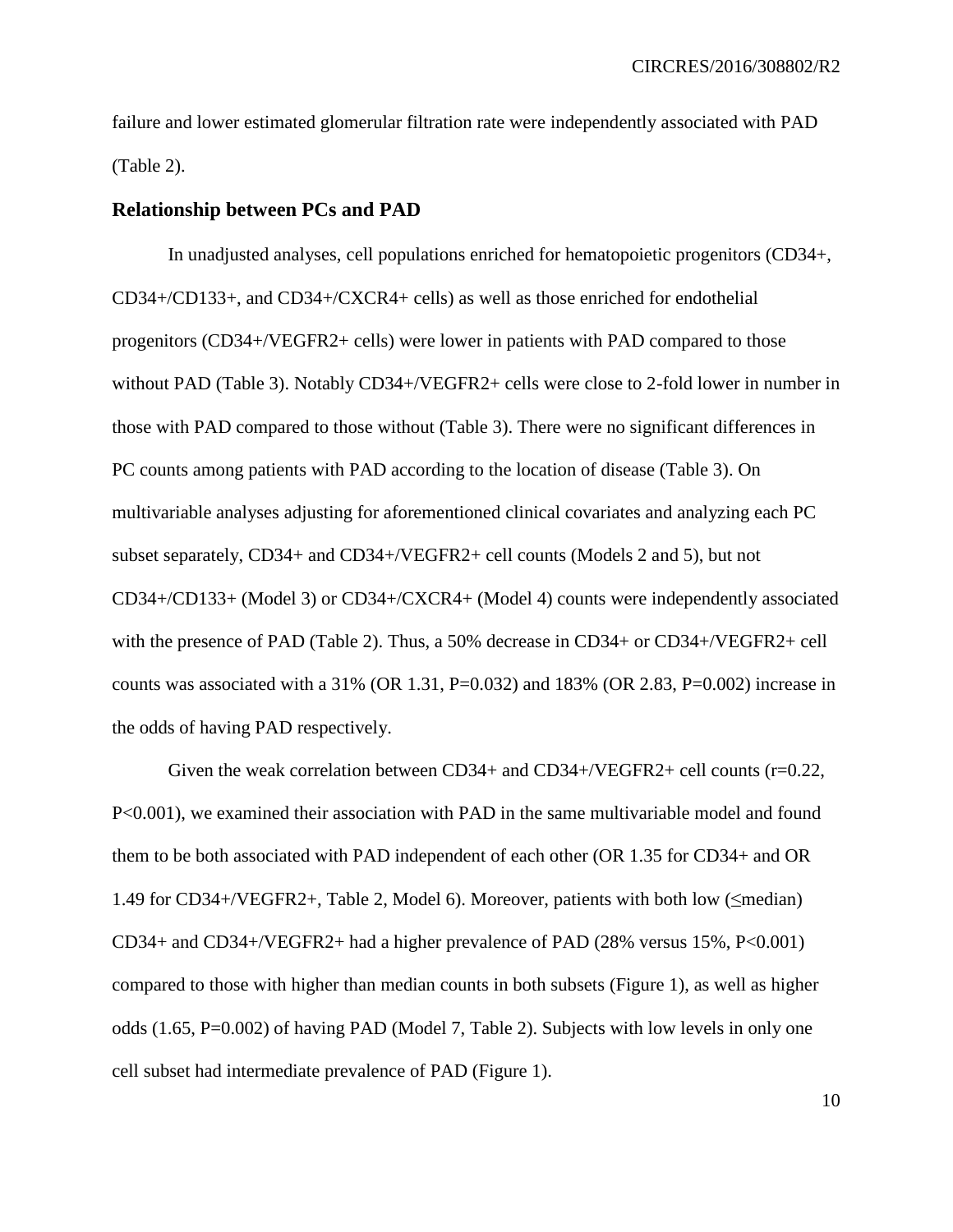#### **Sensitivity Analyses**

We performed sensitivity analyses in order to determine whether the association between PCs and PAD differed according to conventional PAD risk factors; age, gender, diabetes and smoking status, and presence of obstructive CAD (Figure 2). We found a significant interaction between CD34+ and smoking status in the prediction of PAD (interaction P=0.019). Patients with a history of smoking and low CD34+  $(\leq 1652 \text{ cells/mL})$  had significantly higher odds of having PAD (OR 1.69, P=0.003), while non-smokers with low CD34+ cells did not (OR 0.90, P=0.68). There were otherwise no interactions between the remainder of the characteristics and CD34+ or CD34+/VEGFR2+ cell counts.

#### **Prediction Performance**

To determine the potential of PCs as biomarkers of PAD, we compared the likelihood, cstatistic, net NRI and IDI between the model with traditional risk factors only (Model 1) and three models incorporating PC counts (Models 2, 3 and 4) in addition to demographics and risk factors (Table 4). Addition of either CD34+ counts (Model 2) or CD34+/VEGFR2+ counts (Model 3) to the risk factor model was associated with a significant improvement in the likelihood ratio, NRI as well as IDI (Table 4). The largest improvement was noted when both CD34+ and CD34+/VEGFR2+ PC counts were added to the clinical model together (Model 4), with a NRI of 0.390 (95%CI 0.234, 0.543) and an IDI of 0.027 (95%CI 0.017, 0.036). The improvement in c-statistic with addition of both cells counts to the clinical model was not statistically significant (estimated change=0.010, 95%CI -0.001, 0.020).

#### **Progenitor Cell Counts and Outcomes**

Lastly, we examined the association between CD34+, CD34+/VEGFR2+ cell counts and incident adverse cardiovascular outcomes (Table 5). There were 217 deaths (14%), 67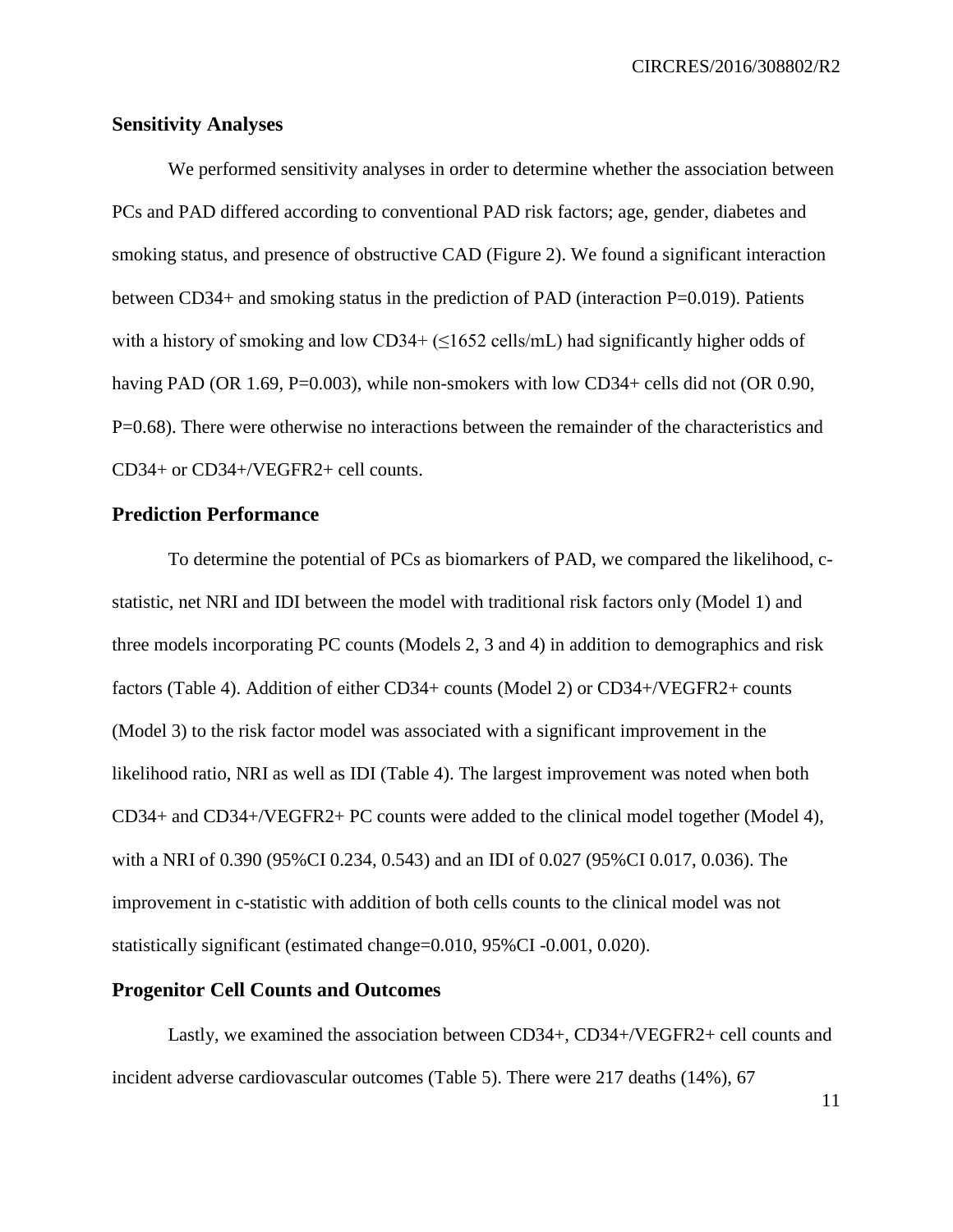myocardial infarctions (4%) and 142 PAD-related events (9%) during a median follow-up period of 2 years [1.2-2.9]. Patients with PAD were more likely to die (21% versus 12%, P<0.001), suffer from a myocardial infarction (8% versus 3%, P<0.001) or undergo a vascular procedure (27% versus 4%, P<0.001) compared to those without known PAD at enrollment. When dichotomized by median, patients with low CD34+ counts  $(\leq 1652 \text{ cells/mL}, \text{Log-Rank P=0.012})$ or low CD34+/VEGFR2+ counts  $(\leq 33 \text{ cells/mL}, \text{Log-Rank P=0.002})$  had greater mortality compared to those with higher counts. Only subjects with low CD34+/VEGFR2+counts experienced a higher rate of PAD-related events (Log-Rank P<0.001). In Cox regression analyses adjusting for the aforementioned covariates and PAD history, a low CD34+/VEGFR2+ cell count was associated with a 1.43-fold increase in risk of death, a 1.64-fold increased risk of PAD-related events, and a 1.65-fold increased risk of the composite event rate of death, myocardial infarction, and PAD events (Table 5). There was no interaction with PAD status suggesting that this cell type was predictive of events in both subjects with and without PAD. We did not find an association between CD34+ cell counts, dichotomized by median value, and future PAD-related events.

#### **DISCUSSION**

In the large study in patients with known CAD to date, we have identified an association between low CD34+, CD34+/VEGFR2+ PC counts and the presence of PAD. Subjects with both CAD and PAD had a 2-fold lower CD34+/VEGFR2+ cell count compared to subjects with only CAD and no known PAD. After adjusting for known risk factors for PAD, low CD34+  $(\leq 1652$ cells/mL) and CD34+/VEGFR2+ ( $\leq$ 33 cells/mL) cell counts were associated with a 41% and 55% increase in the odds of having PAD, respectively. Moreover, subjects with both low CD34+ and low CD34+/VEGFR2+ cell counts had a 65% increase in the odds of PAD and improved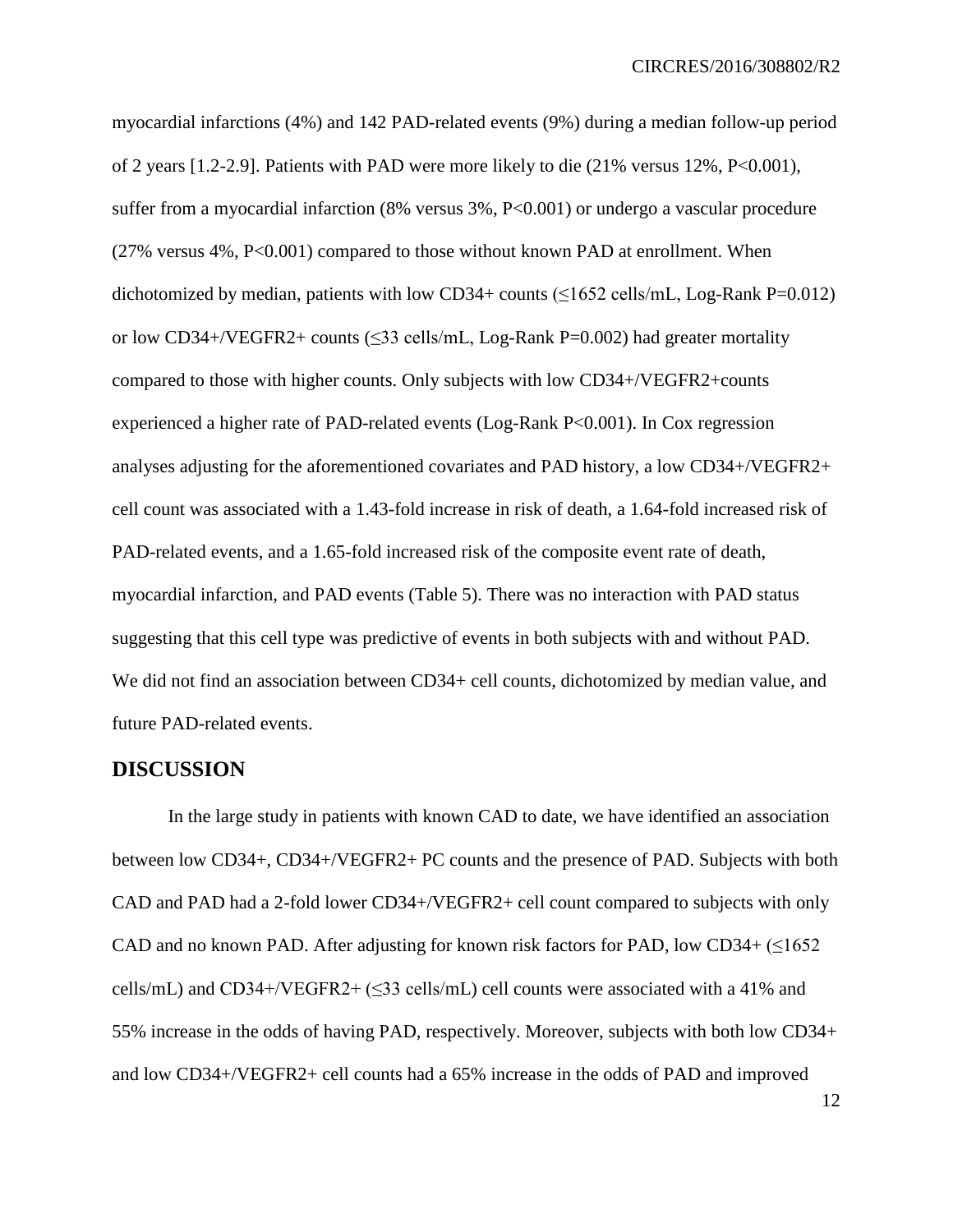risk discrimination metrics when added to a model with traditional risk factors. Most importantly, low CD34+/VEGFR2+ cell counts were associated with increased mortality and risk of incident PAD-related events. These findings build on the growing body of evidence indicating an important role for circulating PCs in the pathogenesis of atherosclerosis, and may explain why, despite similar risk factors, certain patients develop isolated CAD while others have more widespread atherosclerosis of the peripheral circulation.

There was no evidence suggesting an association between CD34+ cells expressing the CD133 or CXCR4 epitopes and the co-occurrence of PAD and CAD in this population. We and others have previously shown these cells to be predictive of outcomes in patients with CAD.<sup>[27,](#page-18-4) [29](#page-18-3)</sup> While peripheral blood CD34+ cells are heterogeneous, they are enriched for cells with endothelial lineage potential, express endothelial marker genes, and form endothelial structures in vitro and in vivo.<sup>[11,](#page-16-2) [39](#page-20-2)</sup> In our study, CD34+ cells of interest were predominantly (>95%) CD45dim, and thus largely represent cells of the hematopoietic lineage. While the additional expression of VEGFR2 receptor on CD34+ cells is often considered to define a subset enriched for *endothelial* PCs, this remains a subject of controversy.[17,](#page-17-2) [40-43](#page-20-3)

Our findings are consistent with prior smaller studies showing similarly lower levels of circulating CD34+/VEGFR2+ cells in patients with PAD.<sup>[30-32,](#page-19-0) [44](#page-21-0)</sup> Shaffer et al. and Bitterli et al. noted similar findings when comparing patients with PAD to healthy subjects,  $30, 44$  $30, 44$  while Fadini et al. reported decreased counts in diabetic subjects with lower extremity PAD or carotid stenosis compared to diabetics without PAD.<sup>[32](#page-19-2)</sup> These studies were limited by small sample size and most importantly the inability to account for the presence or absence of CAD. Our study examined the association between PCs and PAD in a much larger cohort of patients with CAD, with and without diabetes or obstructive CAD. Moreover, we demonstrated that the association between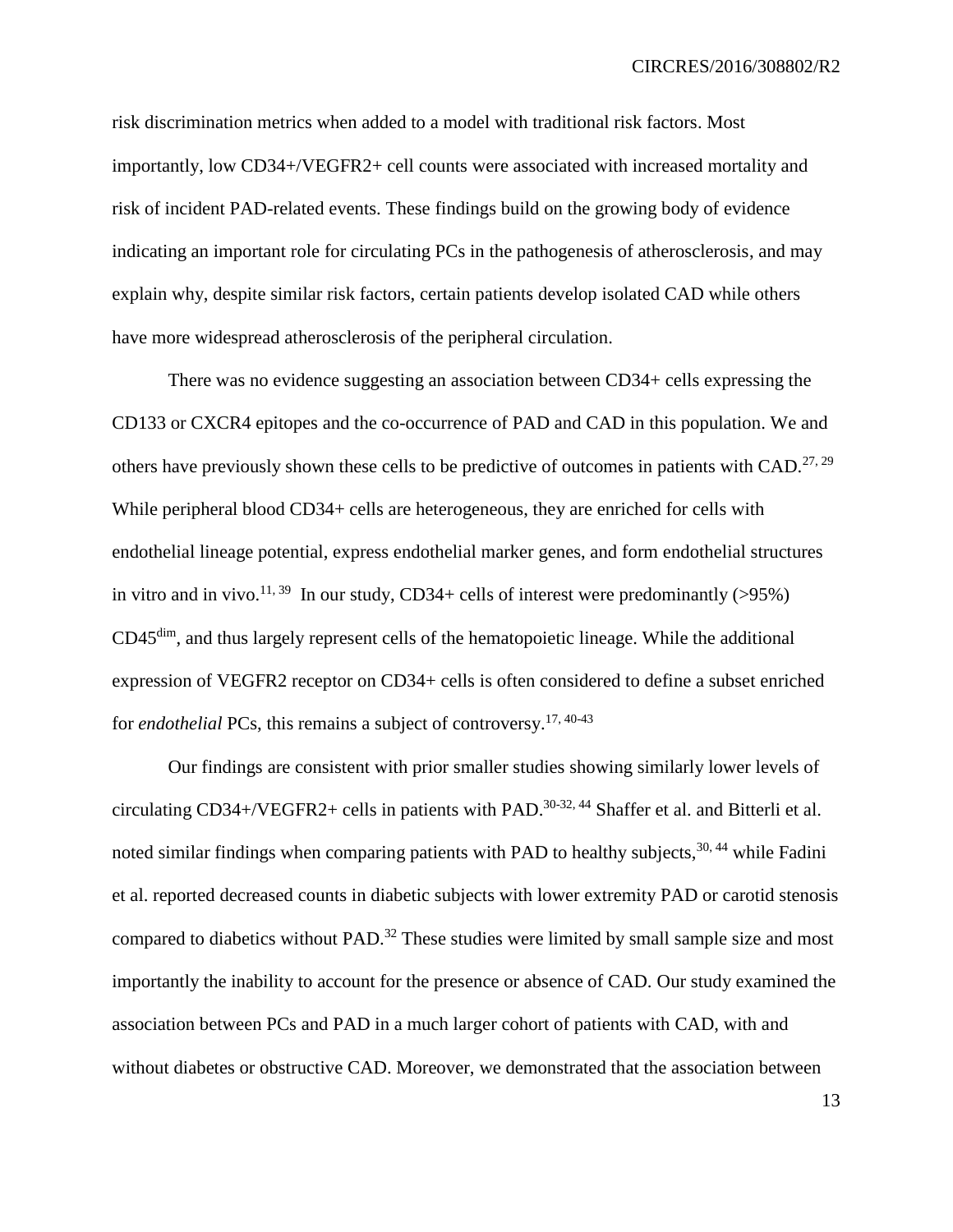lower CD34+/VEGFR2+ PC counts extends to forms of PAD beyond diabetic vasculopathy, lower extremity PAD and carotid stenosis, as 33% of our subjects with PAD had aortic disease. While the association between PC counts and risk of death and myocardial infarction has been previously described,<sup>[28,](#page-18-2) [29](#page-18-3)</sup> our findings that low CD34+/VEGFR2+ PC counts are predictive of incident PAD-related events are novel. Experimental studies have shown that disruption of the bone marrow is a major contributor to the pathogenesis of atherosclerosis.<sup>[45-47](#page-21-1)</sup> In humans with critical limb ischemia, examination of the bone marrow demonstrated profound changes including microvascular disruption and reduced CD34+ cells, indicating that changes in peripheral blood we described are likely associated with similar disruption of PCs in the bone marrow in PAD.<sup>[48,](#page-21-2) [49](#page-21-3)</sup>

Strengths of our study include (1) a large cohort study design to limit heterogeneity, (2) use of commonly used high-throughput technology (flow cytometry) for quantification of PCs by the same technical team, (3) exploration of several CD34+ cell sub-populations enriched for both hematopoietic and endothelial PCs, and (4) the association with incident cardiac and vascular events. Limitations include the lack of systematic screening for PAD. Thus, it is possible that some patients with undiagnosed or asymptomatic PAD are unaccounted for and may be included with the group of CAD only patients. Nevertheless, our findings suggest that PC counts could help identify a subset of patients with CAD at high risk for underlying PAD. Although our findings imply that depletion of circulating PC pool may be associated with more extensive atherosclerosis, and in particular PAD, the cohort design prevents us from establishing causation.

## **Clinical Implications**

Measuring PC counts may be useful as a screening test in subjects without known PAD. Several measures have been found to increase mobilization of PCs, such as lifestyle modification,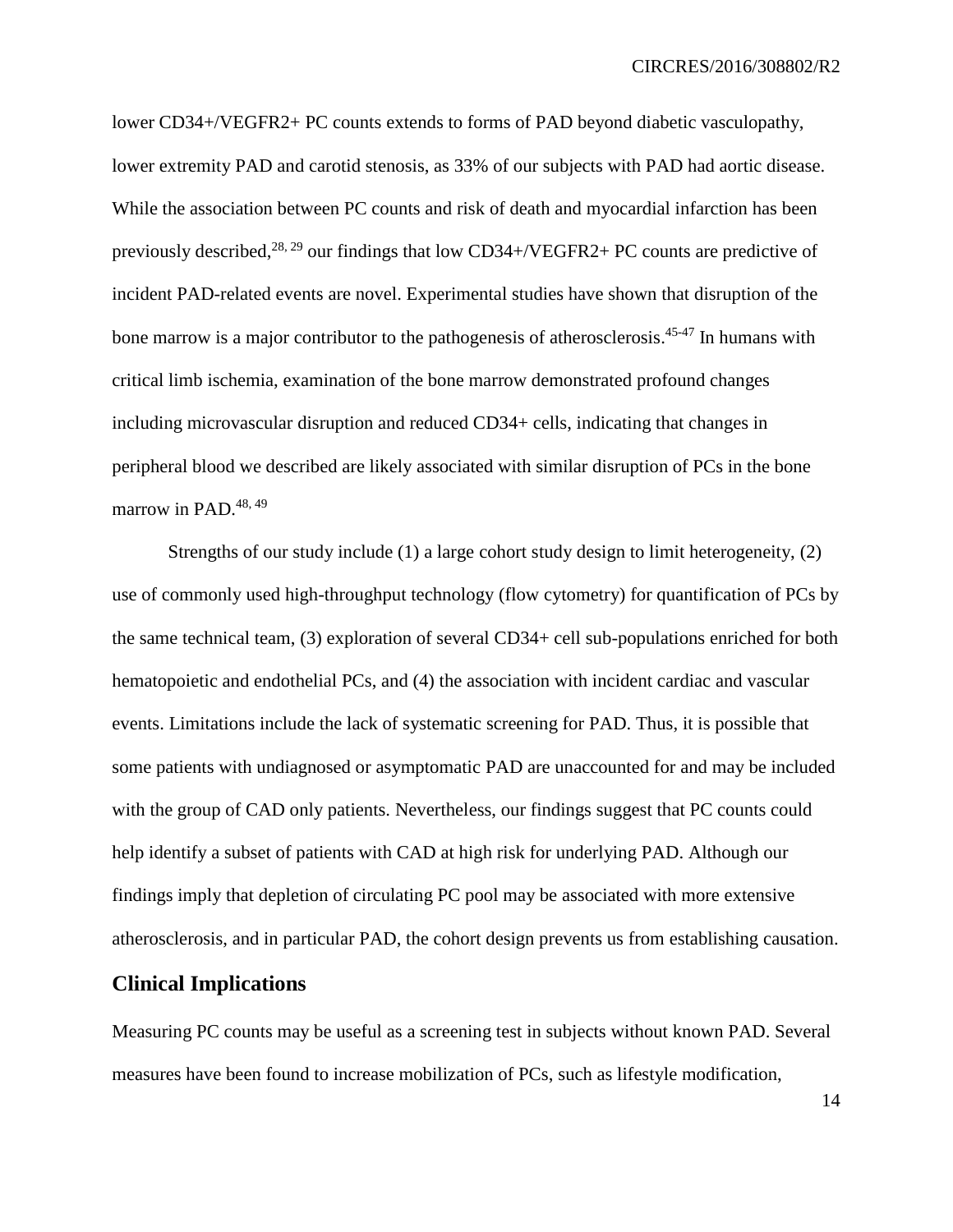intensifying statin therapy, cilostazol, and exercise. [31,](#page-19-3) [50](#page-21-4)[,25,](#page-18-1) [26](#page-18-5) Thus, identifying subjects at risk for PAD may allow for earlier interventions, and potentially abrogation of that risk. A low CD34+/VEGF2R+ PC cell count is indicative of worse long term prognosis, especially from vascular events. Given the significant impact of PAD on morbidity and mortality, whether a sustained decrease in PC counts precedes development of PAD is worthy of further study.

## **Acknowledgements**

We would like to thank all members of the Emory ACTSI for their support in performing this study. We are grateful to Ernestine Maher, Hilary Rosenthal and Wayne Harris for their assistance with flow cytometry.

## **Funding Sources**

AAQ is supported by 5P01HL101398-02, 1P20HL113451-01, 1R56HL126558-01, 1RF1AG051633-01, R01 NS064162-01, R01 HL89650-01, HL095479-01, 1U10HL110302-01, 1DP3DK094346-01, 2P01HL086773-06A1. SSH is supported by the Abraham J. & Phyllis Katz Foundation (Atlanta, GA).

## **Conflict of Interest Disclosures**

None of the authors have conflicts of interest to disclose.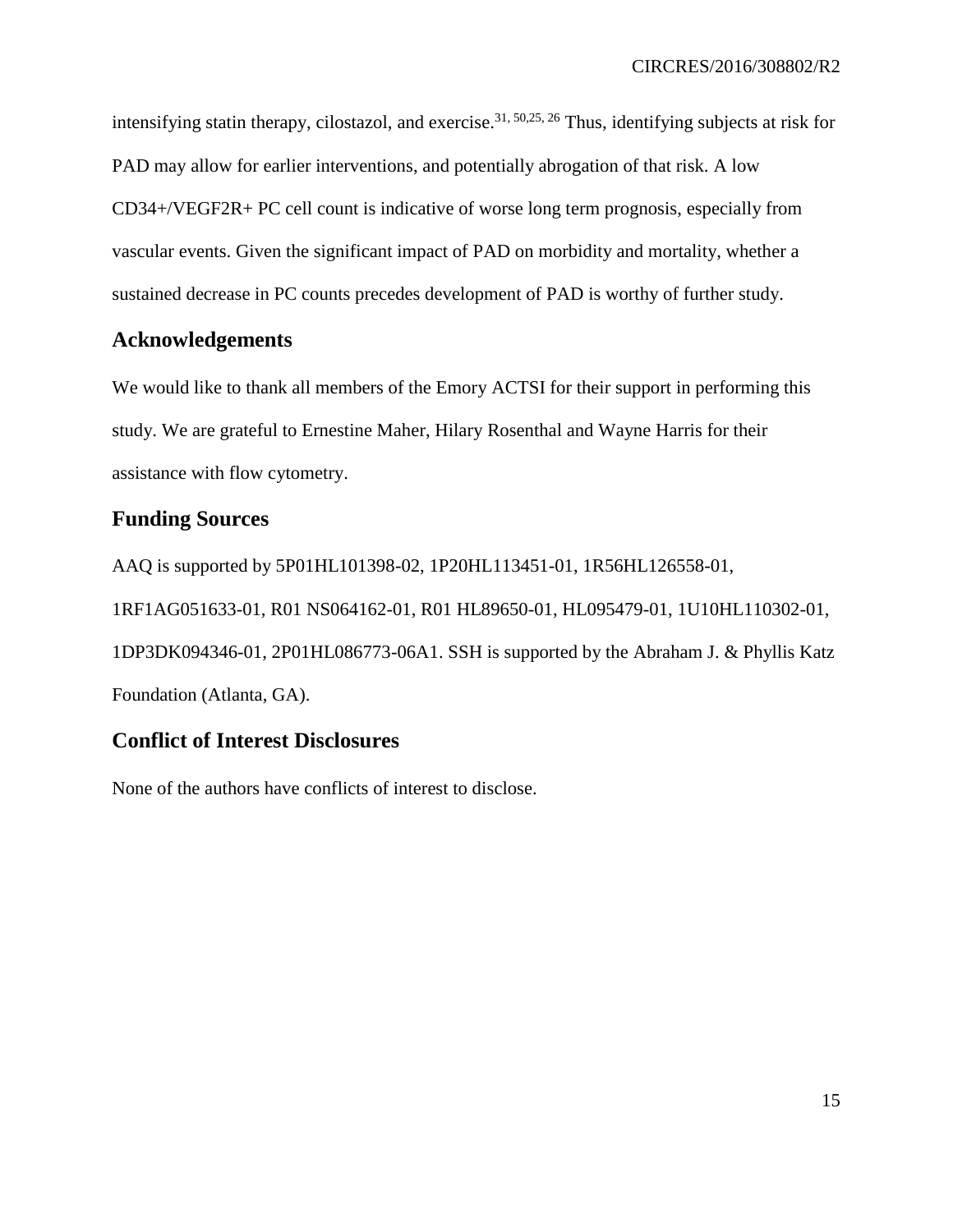## **References**

<span id="page-15-0"></span>1. Criqui MH and Aboyans V. Epidemiology of Peripheral Artery Disease. *Circulation research*. 2015;116:1509-1526.

2. Savji N, Rockman CB, Skolnick AH, Guo Y, Adelman MA, Riles T and Berger JS. Association between advanced age and vascular disease in different arterial territories: a population database of over 3.6 million subjects. *Journal of the American College of Cardiology*. 2013;61:1736-43.

3. Ostchega Y, Paulose-Ram R, Dillon CF, Gu Q and Hughes JP. Prevalence of peripheral arterial disease and risk factors in persons aged 60 and older: data from the National Health and Nutrition Examination Survey 1999-2004. *J Am Geriatr Soc*. 2007;55:583-9.

4. Norgren L, Hiatt WR, Harris KA, Lammer J and Group TIW. TASC II section F on revascularization in PAD. *J Endovasc Ther*. 2007;14:743-4.

5. Go AS, Mozaffarian D, Roger VL, Benjamin EJ, Berry JD, Borden WB, Bravata DM, Dai S, Ford ES, Fox CS, Franco S, Fullerton HJ, Gillespie C, Hailpern SM, Heit JA, Howard VJ, Huffman MD, Kissela BM, Kittner SJ, Lackland DT, Lichtman JH, Lisabeth LD, Magid D, Marcus GM, Marelli A, Matchar DB, McGuire DK, Mohler ER, Moy CS, Mussolino ME, Nichol G, Paynter NP, Schreiner PJ, Sorlie PD, Stein J, Turan TN, Virani SS, Wong ND, Woo D, Turner MB, American Heart Association Statistics C and Stroke Statistics S. Heart disease and stroke statistics--2013 update: a report from the American Heart Association. *Circulation*. 2013;127:e6-e245.

<span id="page-15-1"></span>6. Creager MA, White CJ, Hiatt WR, Criqui MH, Josephs SC, Alberts MJ, Pearce WH, Gray BH, Rocha-Singh KJ and Association AH. Atherosclerotic Peripheral Vascular Disease Symposium II: executive summary. *Circulation*. 2008;118:2811-25.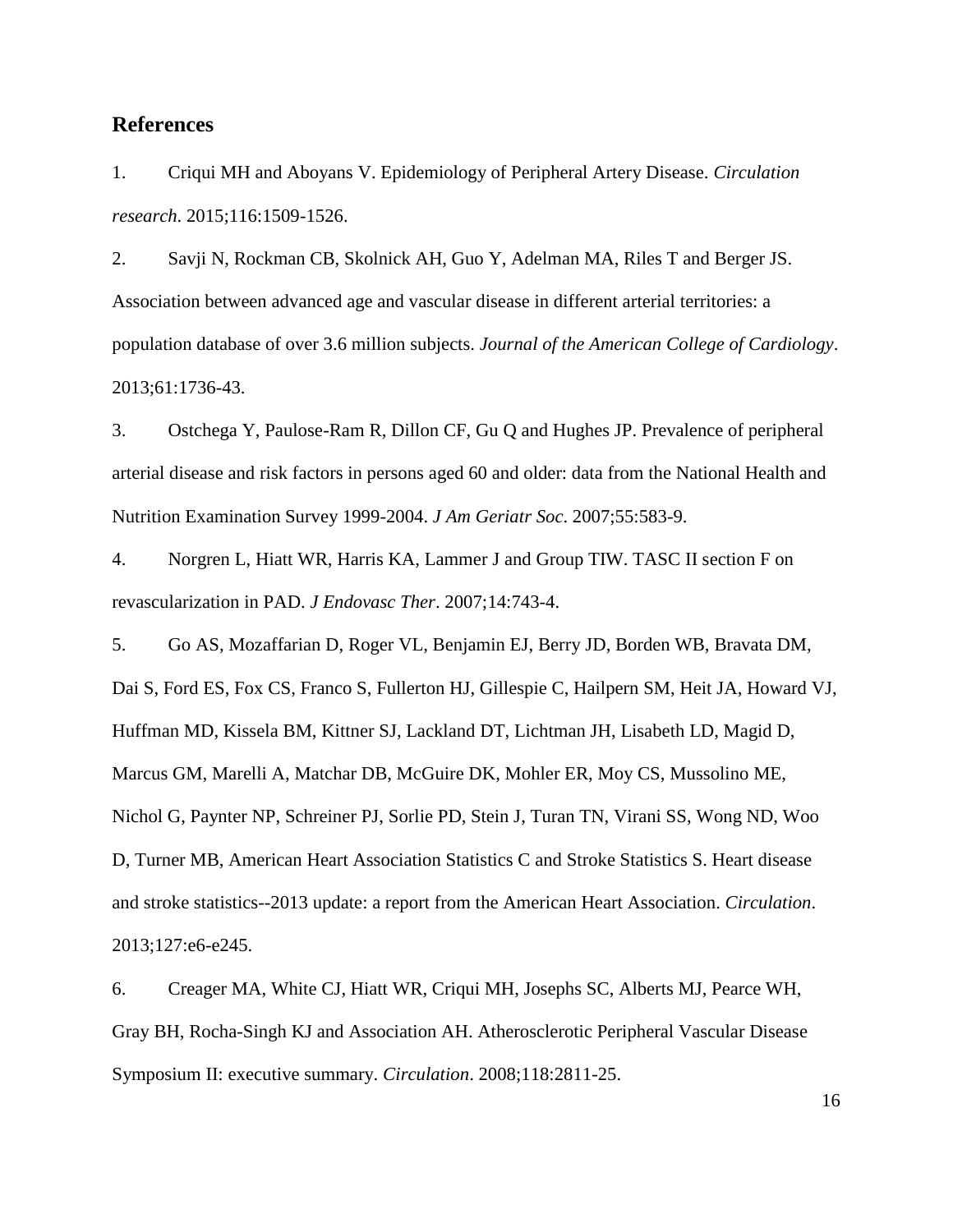<span id="page-16-0"></span>7. Golomb BA, Dang TT and Criqui MH. Peripheral Arterial Disease: Morbidity and Mortality Implications. *Circulation*. 2006;114:688-699.

8. Ness J and Aronow WS. Prevalence of coexistence of coronary artery disease, ischemic stroke, and peripheral arterial disease in older persons, mean age 80 years, in an academic hospital-based geriatrics practice. *J Am Geriatr Soc*. 1999;47:1255-6.

9. Kownator S, Cambou J-P, Cacoub P, Léger P, Luizy F, Herrmann M-A and Priollet P. Prevalence of unknown peripheral arterial disease in patients with coronary artery disease: data in primary care from the IPSILON study. *Arch Cardiovasc Dis*. 2009;102:625-31.

<span id="page-16-1"></span>10. Rauscher FM, Goldschmidt-Clermont PJ, Davis BH, Wang T, Gregg D, Ramaswami P, Pippen AM, Annex BH, Dong C and Taylor DA. Aging, progenitor cell exhaustion, and atherosclerosis. *Circulation*. 2003;108:457-63.

<span id="page-16-2"></span>11. Asahara T, Murohara T, Sullivan A, Silver M, van der Zee R, Li T, Witzenbichler B, Schatteman G and Isner JM. Isolation of putative progenitor endothelial cells for angiogenesis. *Science*. 1997;275:964-7.

12. Lin Y, Weisdorf DJ, Solovey A and Hebbel RP. Origins of circulating endothelial cells and endothelial outgrowth from blood. *J Clin Invest*. 2000;105:71-7.

13. Quyyumi AA. Endothelial function in health and disease: new insights into the genesis of cardiovascular disease. *The American journal of medicine*. 1998;105:32S-39S.

<span id="page-16-3"></span>14. Asahara T, Masuda H, Takahashi T, Kalka C, Pastore C, Silver M, Kearne M, Magner M and Isner JM. Bone Marrow Origin of Endothelial Progenitor Cells Responsible for Postnatal Vasculogenesis in Physiological and Pathological Neovascularization. *Circ Res*. 1999;85:221- 228.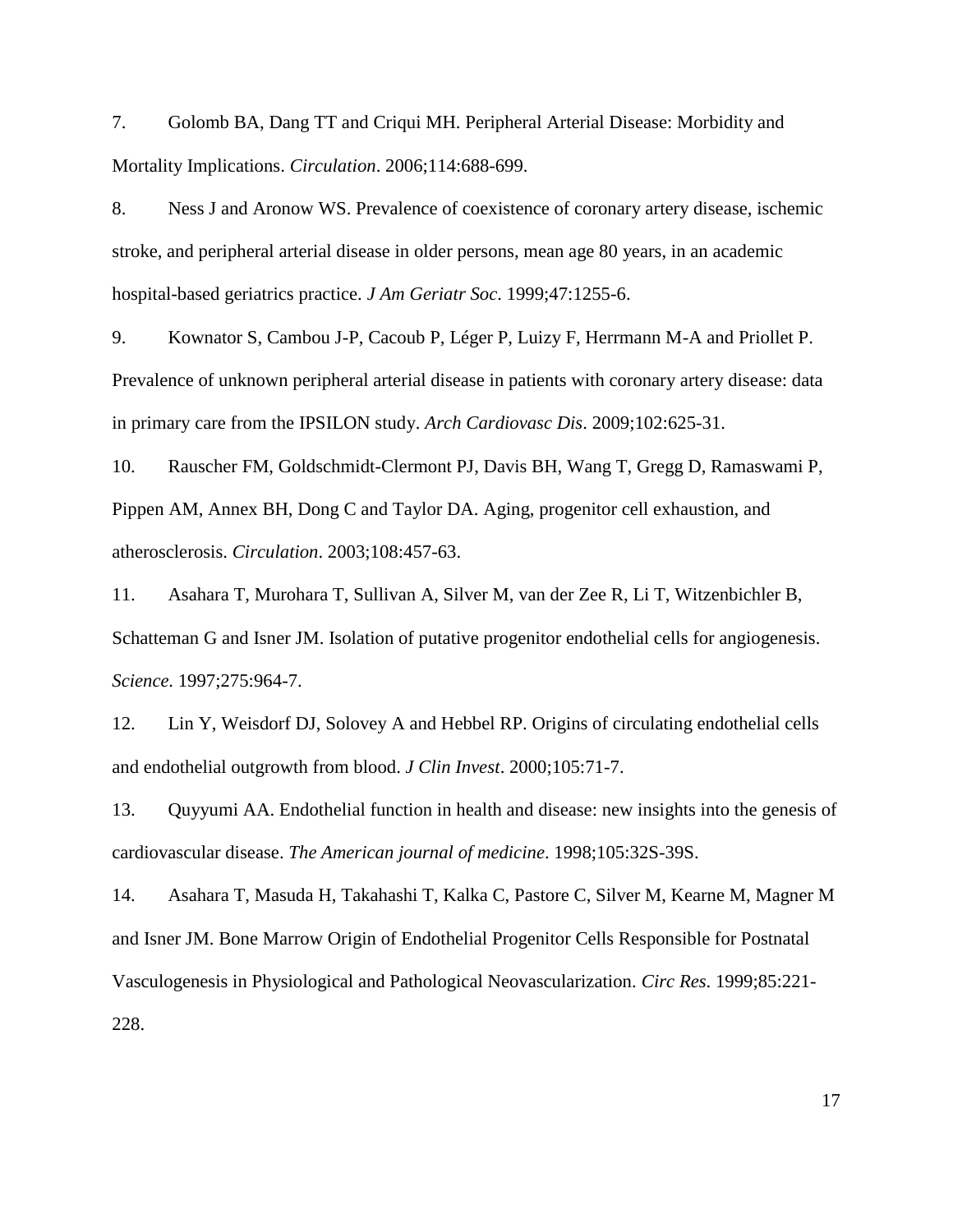15. Lin Y, Weisdorf DJ, Solovey A and Hebbel RP. Origins of circulating endothelial cells and endothelial outgrowth from blood. *Journal of Clinical Investigation January*. 2000;105:71- 77.

<span id="page-17-0"></span>16. Urbich C and Dimmeler S. Endothelial progenitor cells: characterization and role in vascular biology. *Circ Res*. 2004;95:343-53.

<span id="page-17-2"></span>17. Gehling UM, Ergun S, Schumacher U, Wagener C, Pantel K, Otte M, Schuch G, Schafhausen P, Mende T, Kilic N, Kluge K, Schafer B, Hossfeld DK and Fiedler W. In vitro differentiation of endothelial cells from AC133-positive progenitor cells. *Blood*. 2000;95:3106- 12.

18. Kawamoto A, Iwasaki H, Kusano K, Murayama T, Oyamada A, Silver M, Hulbert C, Gavin M, Hanley A, Ma H, Kearney M, Zak V, Asahara T and Losordo DW. CD34-positive cells exhibit increased potency and safety for therapeutic neovascularization after myocardial infarction compared with total mononuclear cells. *Circulation*. 2006;114:2163-9.

<span id="page-17-1"></span>19. Waller EK, Olweus J, Lund-Johansen F, Huang S, Nguyen M, Guo GR and Terstappen L. The "common stem cell" hypothesis reevaluated: human fetal bone marrow contains separate populations of hematopoietic and stromal progenitors. *Blood*. 1995;85:2422-35.

<span id="page-17-3"></span>20. Yin AH, Miraglia S, Zanjani ED, Almeida-Porada G, Ogawa M, Leary AG, Olweus J, Kearney J and Buck DW. AC133, a novel marker for human hematopoietic stem and progenitor cells. *Blood*. 1997;90:5002-12.

<span id="page-17-4"></span>21. Fadini GP, Losordo D and Dimmeler S. Critical reevaluation of endothelial progenitor cell phenotypes for therapeutic and diagnostic use. *Circ Res*. 2012;110:624-37.

22. Case J, Mead LE, Bessler WK, Prater D, White HA, Saadatzadeh MR, Bhavsar JR, Yoder MC, Haneline LS and Ingram DA. Human CD34+AC133+VEGFR-2+ cells are not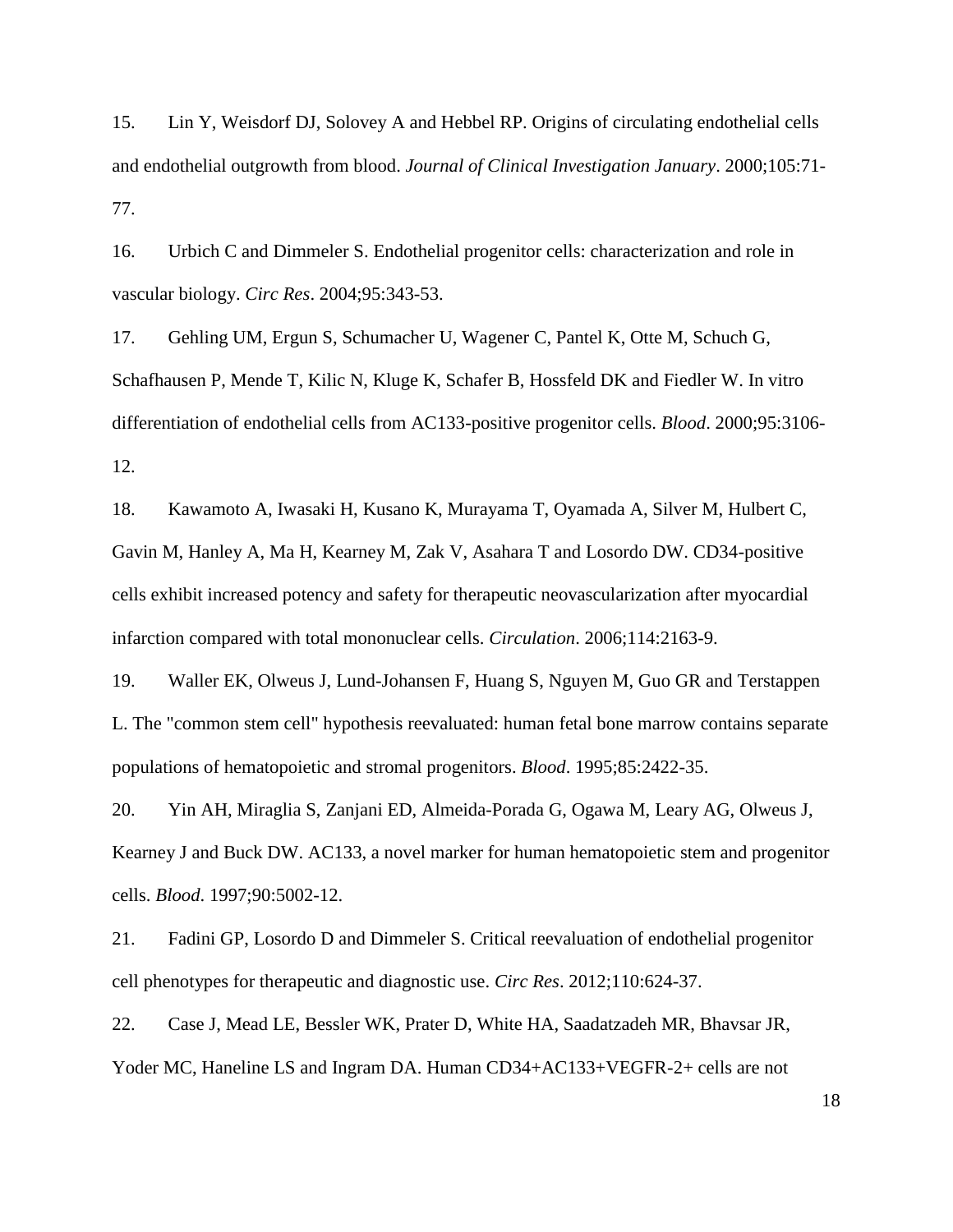endothelial progenitor cells but distinct, primitive hematopoietic progenitors. *Experimental hematology*. 2007;35:1109-18.

23. Alaiti MA, Ishikawa M and Costa MA. Bone marrow and circulating stem/progenitor cells for regenerative cardiovascular therapy. *Translational research : the journal of laboratory and clinical medicine*. 2010;156:112-29.

<span id="page-18-0"></span>24. Seeger FH, Rasper T, Koyanagi M, Fox H, Zeiher AM and Dimmeler S. CXCR4 expression determines functional activity of bone marrow-derived mononuclear cells for therapeutic neovascularization in acute ischemia. *Arterioscler Thromb Vasc Biol*. 2009;29:1802- 9.

<span id="page-18-1"></span>25. Hu T, She Q, Jiang Y, Su L and Yin Y. Level of CD14+-endothelial progenitor cells is not associated with coronary artery disease or cardiovascular risk factors. *Age*. 2008;30:319-26.

<span id="page-18-5"></span>26. Hill JM, Zalos G, Halcox JP, Schenke WH, Waclawiw MA, Quyyumi AA and Finkel T. Circulating endothelial progenitor cells, vascular function, and cardiovascular risk. *The New England journal of medicine*. 2003;348:593-600.

<span id="page-18-4"></span>27. Fadini GP, Maruyama S, Ozaki T, Taguchi A, Meigs J, Dimmeler S, Zeiher AM, de Kreutzenberg S, Avogaro A, Nickenig G, Schmidt-Lucke C and Werner N. Circulating progenitor cell count for cardiovascular risk stratification: a pooled analysis. *PloS one*. 2010;5:e11488.

<span id="page-18-2"></span>28. Rigato M, Avogaro A and Fadini GP. Levels of Circulating Progenitor Cells, Cardiovascular Outcomes and Death: A Meta-Analysis of Prospective Observational Studies. *Circulation research*. 2016.

<span id="page-18-3"></span>29. Patel RS, Li Q, Ghasemzadeh N, Eapen DJ, Moss LD, Janjua AU, Manocha P, Al Kassem H, Veledar E, Samady H, Taylor WR, Zafari AM, Sperling L, Vaccarino V, Waller EK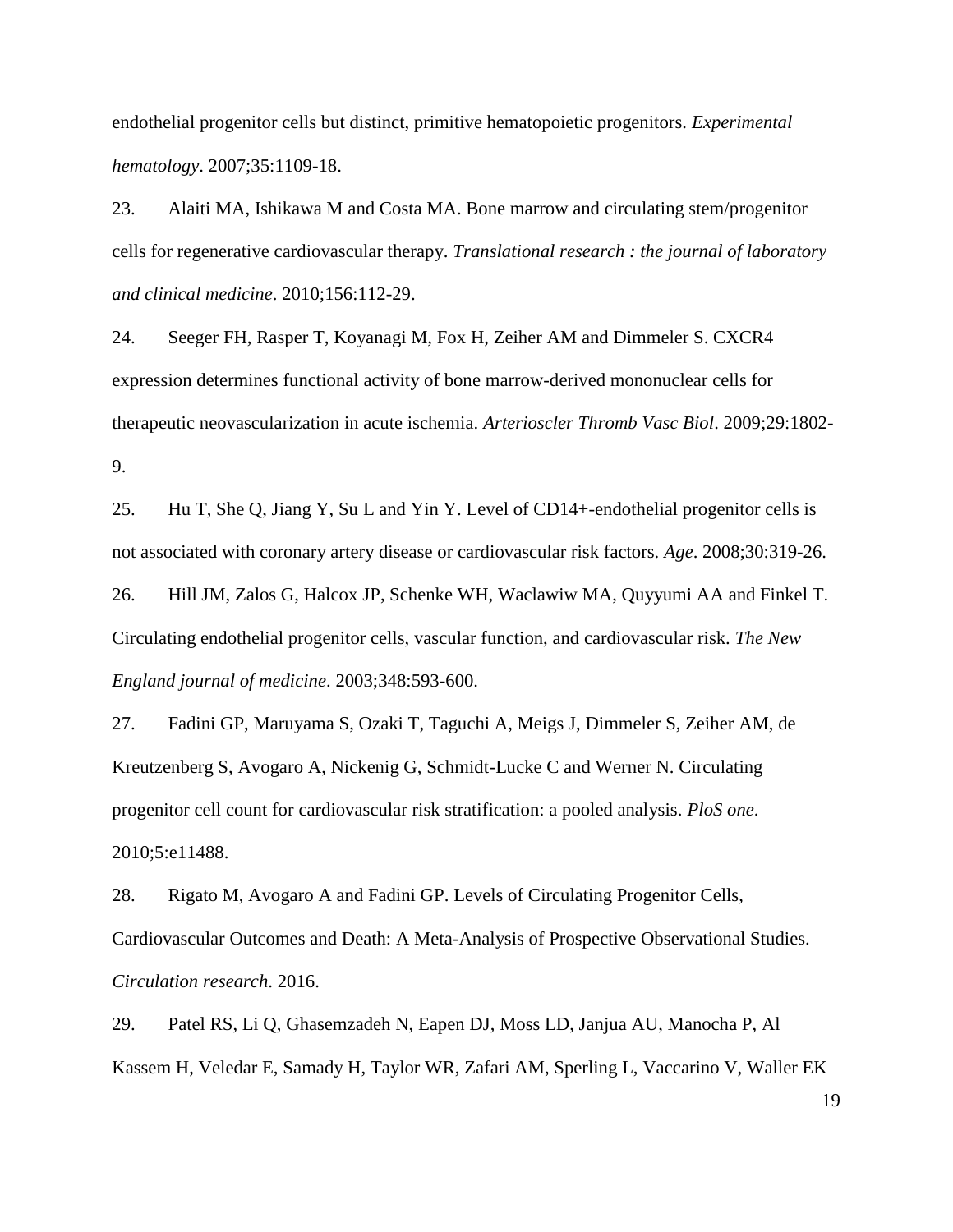and Quyyumi AA. Circulating CD34+ progenitor cells and risk of mortality in a population with coronary artery disease. *Circ Res*. 2015;116:289-97.

<span id="page-19-0"></span>30. Bitterli L, Afan S, Bühler S, DiSanto S, Zwahlen M, Schmidlin K, Yang Z, Baumgartner I, Diehm N and Kalka C. Endothelial progenitor cells as a biological marker of peripheral artery disease. *Vascular medicine*. 2016;21:3-11.

<span id="page-19-3"></span>31. Saber R, Liu K, Ferrucci L, Criqui MH, Zhao L, Tian L, Guralnik JM, Liao Y,

Domanchuk K, Kibbe MR, Green D, Perlman H and McDermott MM. Ischemia-related changes in circulating stem and progenitor cells and associated clinical characteristics in peripheral artery disease. *Vascular medicine*. 2015;20:534-43.

<span id="page-19-2"></span>32. Fadini GP, Sartore S, Albiero M, Baesso I, Murphy E, Menegolo M, Grego F, Vigili de Kreutzenberg S, Tiengo A, Agostini C and Avogaro A. Number and function of endothelial progenitor cells as a marker of severity for diabetic vasculopathy. *Arteriosclerosis, thrombosis, and vascular biology*. 2006;26:2140-6.

<span id="page-19-1"></span>33. Krause DS, Fackler MJ, Civin CI and May WS. CD34: structure, biology, and clinical utility [see comments]. *Blood*. 1996;87:1-13.

34. Berenson RJ. Transplantation of CD34+ hematopoietic precursors: clinical rationale. *Transplantation Proceedings*. 1992;24:3032-4.

35. Baum CM, Weissman IL, Tsukamoto AS, Buckle AM and Peault B. Isolation of a candidate human hematopoietic stem-cell population. *Proceedings of the National Academy of Sciences of the United States of America*. 1992;89:2804-8.

36. Miraglia S, Godfrey W, Yin AH, Atkins K, Warnke R, Holden JT, Bray RA, Waller EK and Buck DW. A novel five-transmembrane hematopoietic stem cell antigen: isolation, characterization, and molecular cloning. *Blood*. 1997;90:5013-21.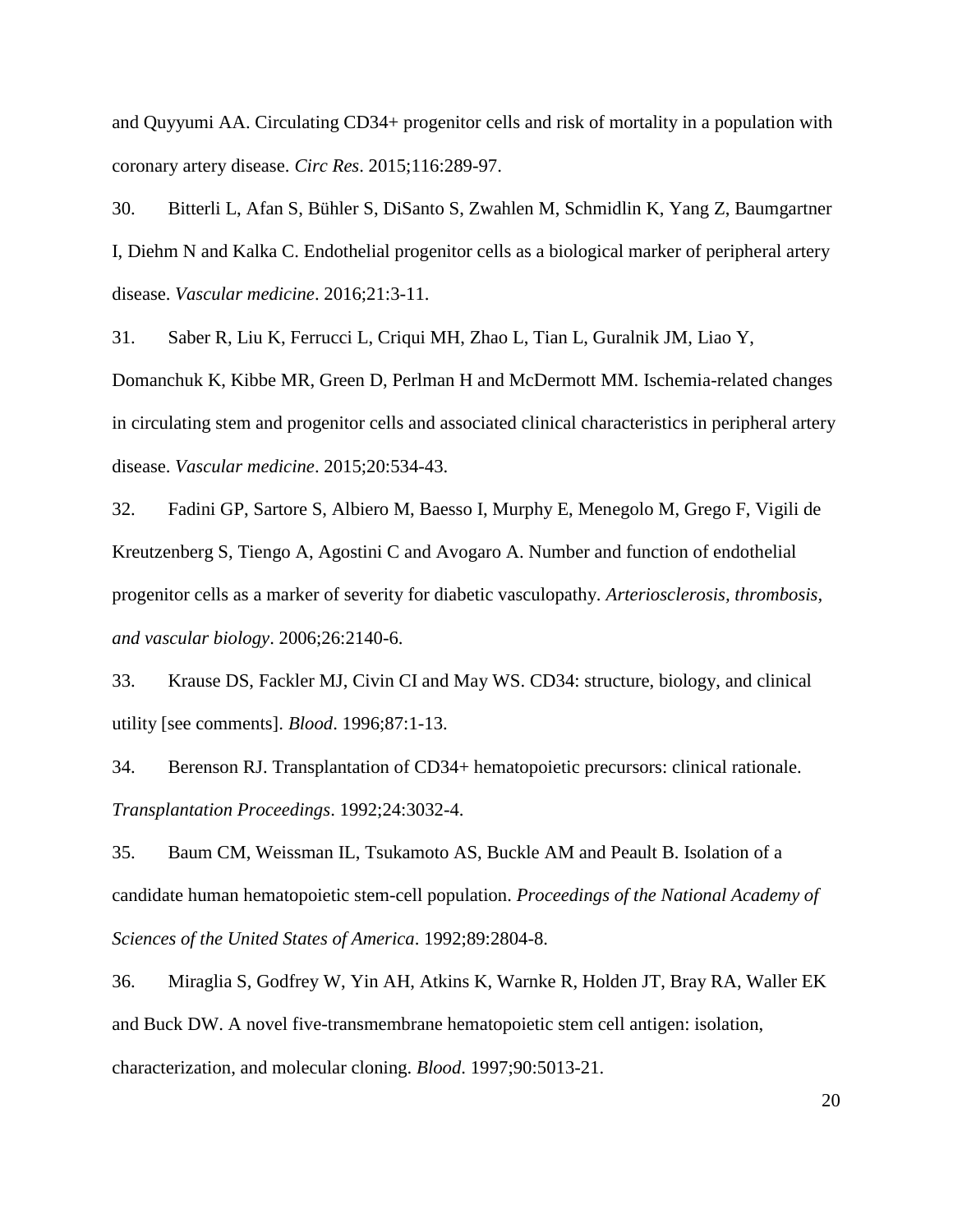<span id="page-20-0"></span>37. Goodney PP, Travis LL, Nallamothu BK, Holman K, Suckow B, Henke PK, Lucas FL, Goodman DC, Birkmeyer JD and Fisher ES. Variation in the use of lower extremity vascular procedures for critical limb ischemia. *Circulation Cardiovascular quality and outcomes*. 2012;5:94-102.

<span id="page-20-1"></span>38. Pencina MJ, D'Agostino RB, D'Agostino RB and Vasan RS. Evaluating the added predictive ability of a new marker: from area under the ROC curve to reclassification and beyond. *Stat Med*. 2008;27:157-72; discussion 207-12.

<span id="page-20-2"></span>39. Masuda H, Alev C, Akimaru H, Ito R, Shizuno T, Kobori M, Horii M, Ishihara T, Isobe K, Isozaki M, Itoh J, Itoh Y, Okada Y, McIntyre BA, Kato S and Asahara T. Methodological development of a clonogenic assay to determine endothelial progenitor cell potential. *Circ Res*. 2011;109:20-37.

<span id="page-20-3"></span>40. Case J, Mead LE, Bessler WK, Prater D, White HA, Saadatzadeh MR, Bhavsar JR, Yoder MC, Haneline LS and Ingram DA. Human CD34+AC133+VEGFR-2+ cells are not endothelial progenitor cells but distinct, primitive hematopoietic progenitors. *Exp Hematol*. 2007;35:1109-18.

41. Friedrich EB, Walenta K, Scharlau J, Nickenig G and Werner N. CD34-

/CD133+/VEGFR-2+ endothelial progenitor cell subpopulation with potent vasoregenerative capacities. *Circ Res*. 2006;98:e20-5.

42. Madeddu P, Emanueli C, Pelosi E, Salis MB, Cerio AM, Bonanno G, Patti M, Stassi G, Condorelli G and Peschle C. Transplantation of low dose CD34+KDR+ cells promotes vascular and muscular regeneration in ischemic limbs. *Faseb J*. 2004;18:1737-9.

43. Ohtani K, Vlachojannis GJ, Koyanagi M, Boeckel JN, Urbich C, Farcas R, Bonig H, Marquez VE, Zeiher AM and Dimmeler S. Epigenetic regulation of endothelial lineage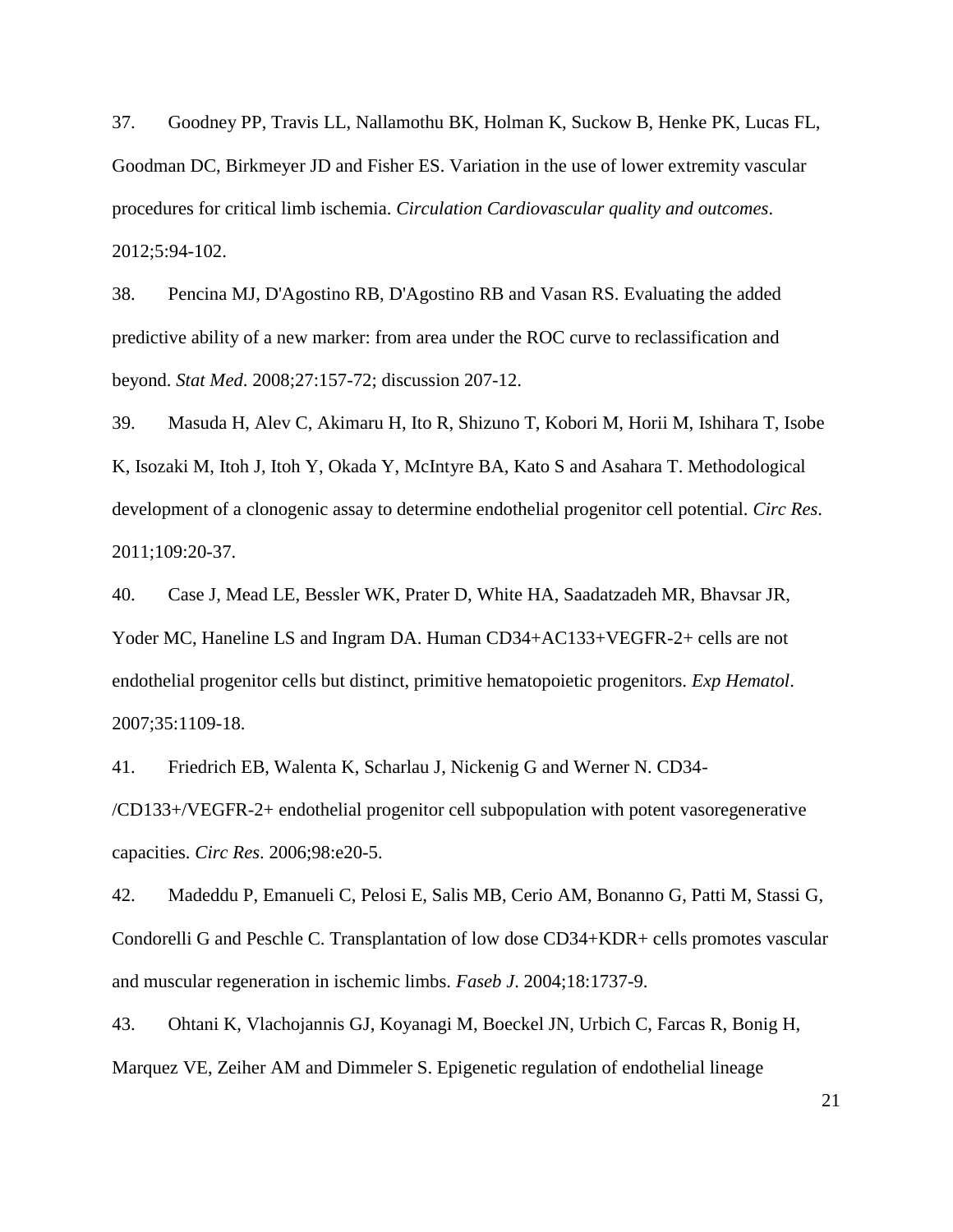committed genes in pro-angiogenic hematopoietic and endothelial progenitor cells. *Circ Res*. 2011;109:1219-29.

<span id="page-21-0"></span>44. Shaffer RG, Greene S, Arshi A, Supple G, Bantly A, Moore JS, Parmacek MS and Mohler ER, 3rd. Effect of acute exercise on endothelial progenitor cells in patients with peripheral arterial disease. *Vascular medicine*. 2006;11:219-26.

<span id="page-21-1"></span>45. Iwata H, Manabe I and Nagai R. Lineage of bone marrow-derived cells in atherosclerosis. *Circ Res*. 2013;112:1634-47.

46. Sata M, Saiura A, Kunisato A, Tojo A, Okada S, Tokuhisa T, Hirai H, Makuuchi M, Hirata Y and Nagai R. Hematopoietic stem cells differentiate into vascular cells that participate in the pathogenesis of atherosclerosis. *Nat Med*. 2002;8:403-9.

47. Shimizu K, Sugiyama S, Aikawa M, Fukumoto Y, Rabkin E, Libby P and Mitchell RN. Host bone-marrow cells are a source of donor intimal smooth- muscle-like cells in murine aortic transplant arteriopathy. *Nat Med*. 2001;7:738-41.

<span id="page-21-2"></span>48. Spinetti G, Cordella D, Fortunato O, Sangalli E, Losa S, Gotti A, Carnelli F, Rosa F, Riboldi S, Sessa F, Avolio E, Beltrami AP, Emanueli C and Madeddu P. Global remodeling of the vascular stem cell niche in bone marrow of diabetic patients: implication of the microRNA-155/FOXO3a signaling pathway. *Circ Res*. 2013;112:510-22.

<span id="page-21-3"></span>49. Teraa M, Fledderus JO, Rozbeh RI, Leguit RJ, Verhaar MC and Group JS. Bone marrow microvascular and neuropathic alterations in patients with critical limb ischemia. *Circ Res*. 2014;114:311-4.

<span id="page-21-4"></span>50. Chao T-H, Tseng S-Y, Chen I-C, Tsai Y-S, Huang Y-Y, Liu P-Y, Ou H-Y, Li Y-H, Wu H-L, Cho C-L, Tsai L-M and Chen J-H. Cilostazol enhances mobilization and proliferation of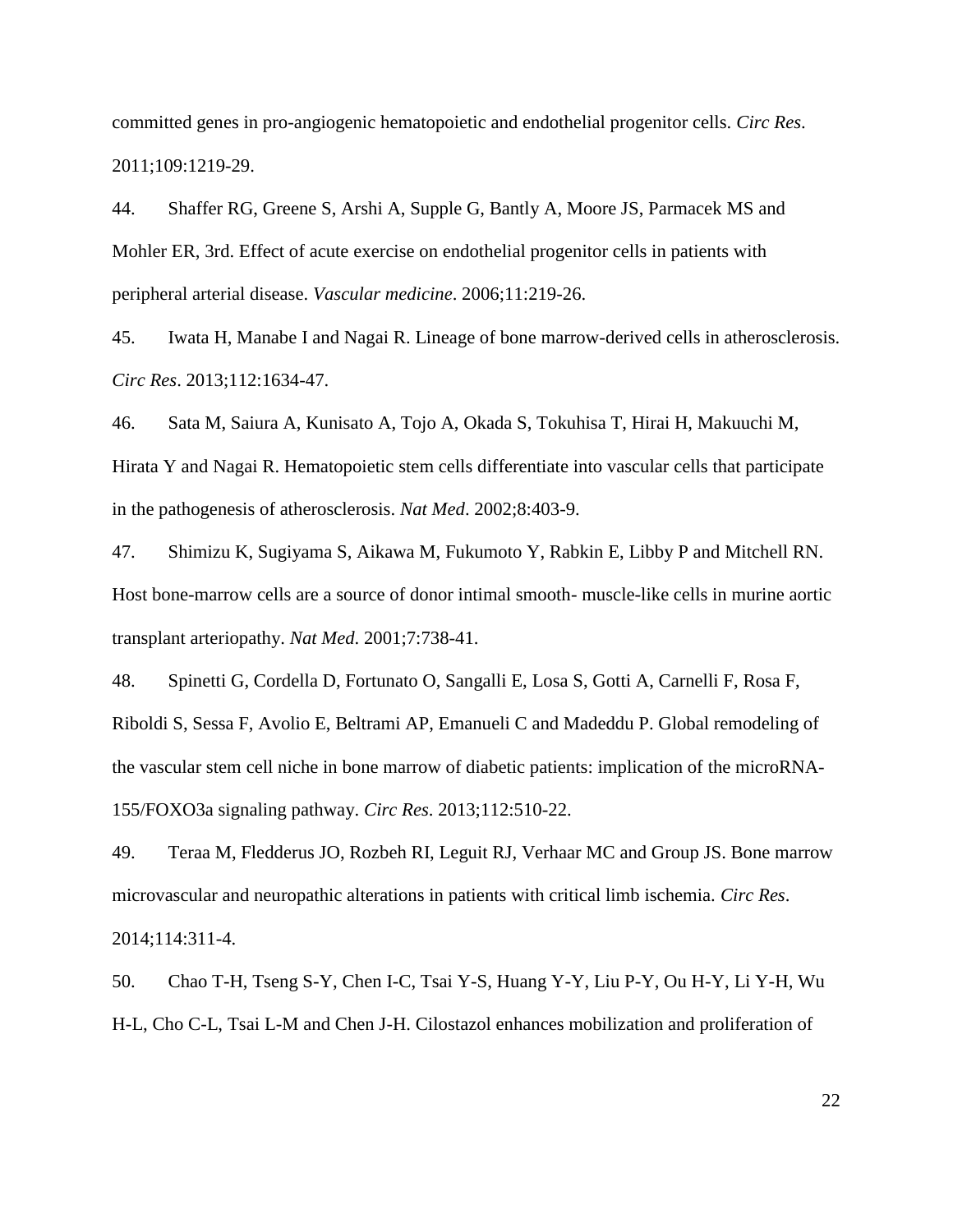endothelial progenitor cells and collateral formation by modifying vasculo-angiogenic biomarkers in peripheral arterial disease. *International journal of cardiology*. 2014;172:e371-4.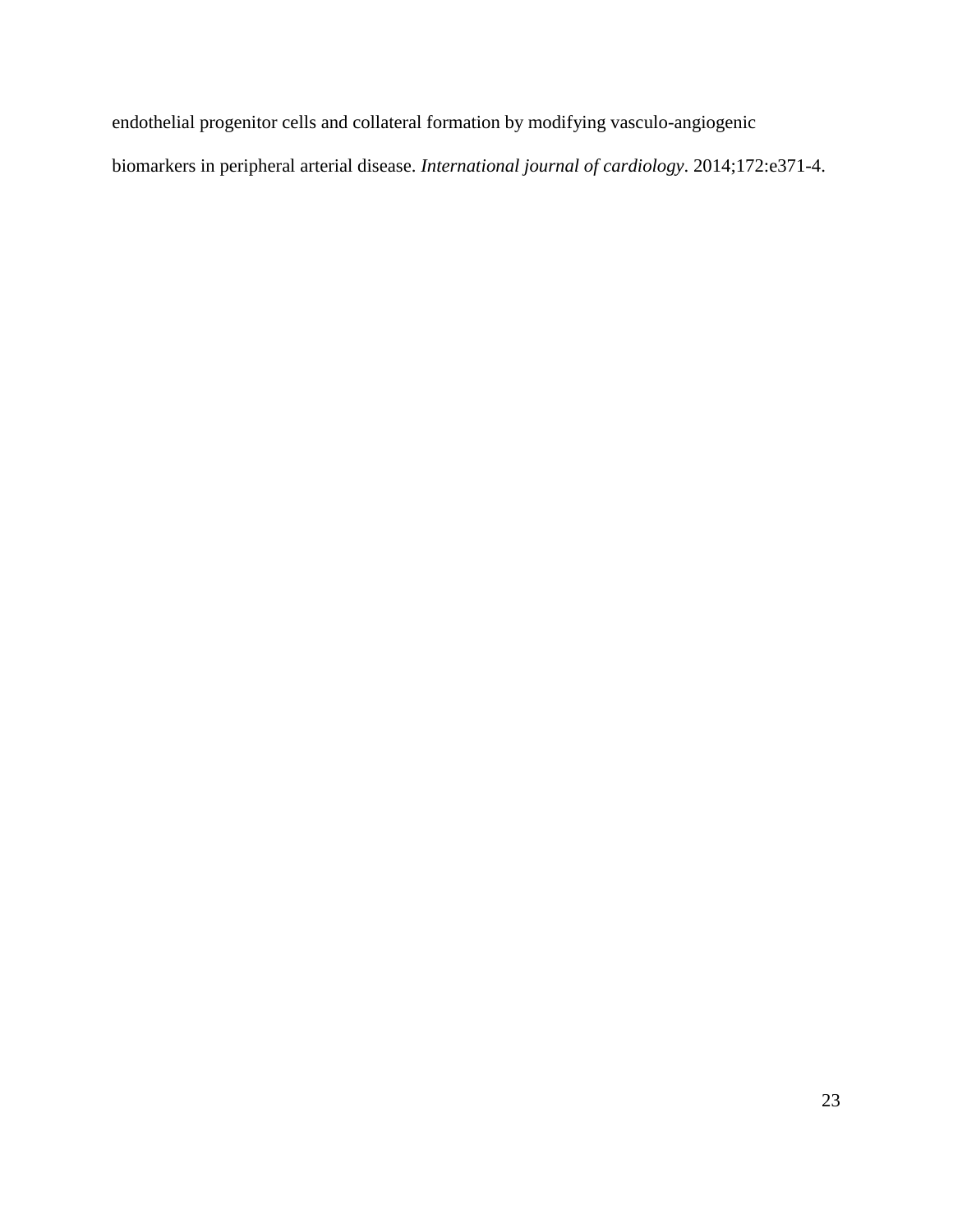| <b>Variables</b>                                                    | <b>Without Peripheral Vascular</b><br>Disease $(n=1189)$ | <b>Peripheral Vascular Disease (n=308)</b> | <b>P-value</b> |  |
|---------------------------------------------------------------------|----------------------------------------------------------|--------------------------------------------|----------------|--|
| Age, years                                                          | 65(13)                                                   | 71 (11)                                    | < 0.001        |  |
| Male, $n$ $(\%)$                                                    | 725 (61%)                                                | 199 (65%)                                  | 0.264          |  |
| African American, n (%)                                             | 254 (21%)                                                | 58 (19%)                                   | 0.346          |  |
| Body Mass Index, $kg/m2$                                            | 30(6)                                                    | 28(6)                                      | < 0.001        |  |
| <b>Clinical Characteristics</b>                                     |                                                          |                                            |                |  |
| Smoking History, n (%)                                              | 773 (65%)                                                | 225 (73%)                                  | 0.008          |  |
| Hypertension, $n$ $(\%)$                                            | 1063 (90%)                                               | 298 (97%)                                  | < 0.001        |  |
| Diabetes Mellitus, n (%)                                            | 489 (42%)                                                | 148 (50%)                                  | 0.026          |  |
| Hyperlipidemia, n (%)                                               | 899 (76%)                                                | 245 (80%)                                  | 0.268          |  |
| Statin use, $n$ $(\%)$                                              | 400 (34%)                                                | 138 (45%)                                  | < 0.001        |  |
| Low-Density Lipoprotein, mg/dL                                      | 91 (39)                                                  | 86(35)                                     | 0.054          |  |
| High-Density Lipoprotein, mg/dL                                     | 45(15)                                                   | 45(13)                                     | 0.404          |  |
| Heart Failure, n (%)                                                | 270 (23%)                                                | 101(33%)                                   | < 0.001        |  |
| Ejection fraction, %                                                | 53(13)                                                   | 51(14)                                     | 0.017          |  |
| Obstructive Coronary Artery Disease, n (%)                          | 722 (61%)                                                | 229 (74%)                                  | < 0.001        |  |
| $ACEi/ARB$ use, $n$ $%$                                             | 323 (27%)                                                | 111 (36%)                                  | 0.003          |  |
| Estimated glomerular filtration rate,<br>mL/min/1.73 m <sup>2</sup> | 70(26)                                                   | 60(25)                                     | < 0.001        |  |

# **Table 1. Characteristics of Patients with CAD with and without Peripheral Vascular Disease**

Values are mean (SD), n (%) as noted. Obstructive coronary artery disease denotes the presence of at least 50% obstruction in any of the coronary arteries on angiogram.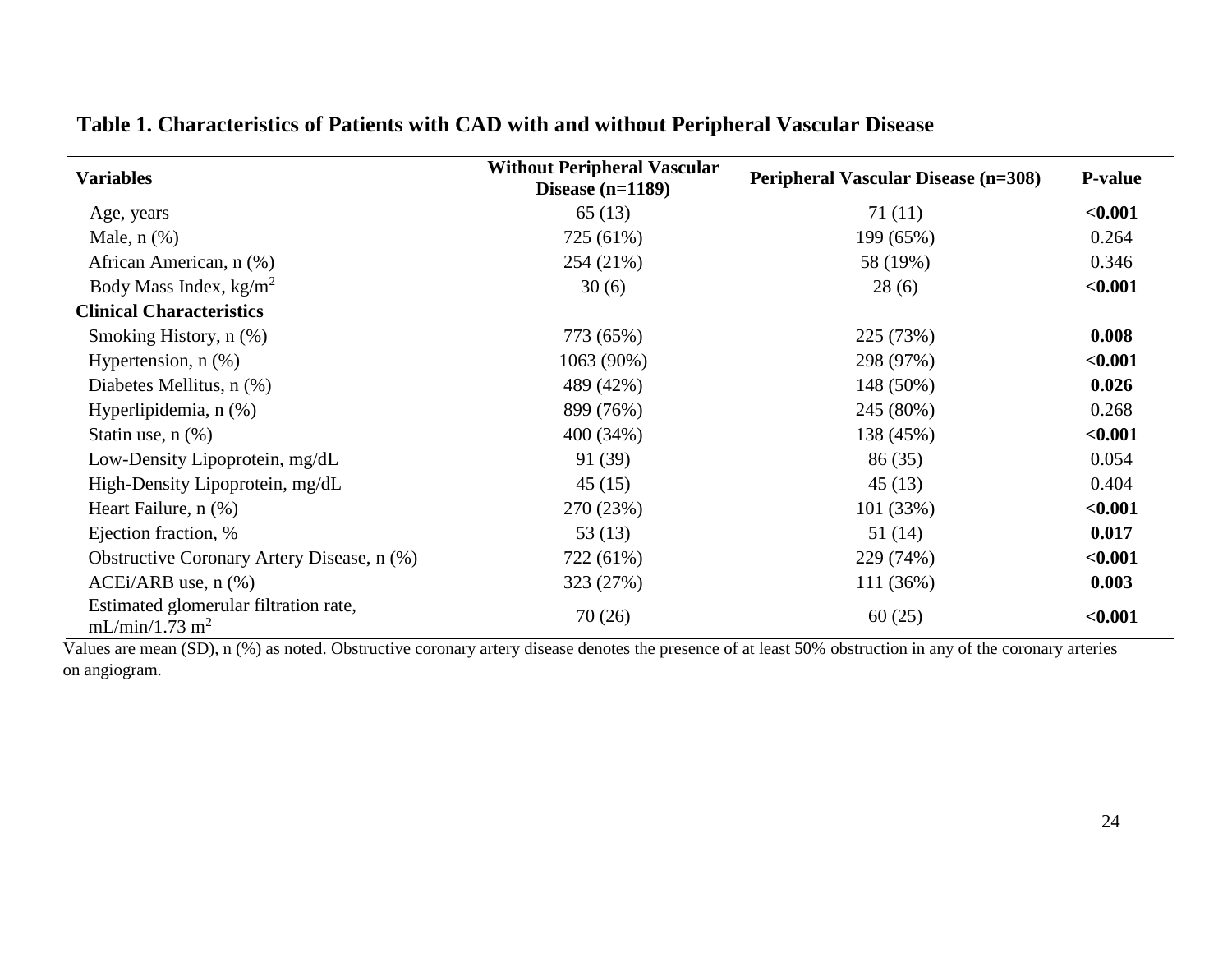| <b>Variables</b>                                                     | $\beta$ , P-value | 95% CI      |
|----------------------------------------------------------------------|-------------------|-------------|
| <b>Model 1: Risk Factors</b>                                         |                   |             |
| Age, per 10 years                                                    | 1.41, <0.001      | 1.24, 1.604 |
| Male                                                                 | 1.10, 0.523       | 0.82, 1.48  |
| African American                                                     | 1.00, 0.982       | 0.69, 1.46  |
| Body Mass Index, per $kg/m^2$                                        | 0.95, <0.001      | 0.93, 0.98  |
| <b>Smoking History</b>                                               | 1.43, 0.021       | 1.06, 1.95  |
| Hypertension                                                         | 2.33, 0.026       | 1.11, 4.90  |
| <b>Diabetes Mellitus</b>                                             | 1.30, 0.070       | 0.98, 1.74  |
| Hyperlipidemia                                                       | 0.83, 0.300       | 0.58, 1.18  |
| Statin use                                                           | 1.47, 0.020       | 1.06, 2.03  |
| <b>Heart Failure</b>                                                 | 1.30, 0.085       | 0.96, 1.76  |
| <b>Obstructive Coronary Artery Disease</b>                           | 1.65, 0.002       | 1.19, 2.27  |
| <b>ACEi/ARB</b> use                                                  | 1.18, 0.325       | 0.85, 1.66  |
| eGFR, per mL/min/1.73 m <sup>2</sup>                                 | 0.99, 0.001       | 0.98, 0.99  |
| Model 2-5: Risk Factors + Individual PC subtypes                     |                   |             |
| $CD34+$ , $\leq 1652$ cells/mL                                       | 1.41, 0.015       | 1.07, 1.87  |
| $CD34+/CD133+$ , $\leq 762$ cells/mL                                 | 1.15, 0.329       | 0.87, 1.53  |
| $CD34 + / CXCR4 +$ , $\leq$ 799 cells/mL                             | 1.13, 0.376       | 0.59, 1.50  |
| $CD34 + /VEGFR2 + \leq 33$ cells/mL                                  | 1.55, 0.005       | 1.14, 2.10  |
| Model 6: Risk Factors and CD34+, CD34+/VEGFR2+                       |                   |             |
| $CD34 + \leq 1652$ cells/mL                                          | 1.35, 0.037       | 1.02, 1.79  |
| $CD34 + /VEGFR2 + \leq 33$ cells/mL                                  | 1.49, 0.012       | 1.09, 2.03  |
| Model 7: RF and Low CD34+, CD34+/VEGFR2+                             |                   |             |
| $CD34 + \leq 1652$ cells/mL and $CD34 + / VEGFR2 + \leq 33$ cells/mL | 1.65, 0.002       | 1.19, 2.29  |

## **Table 2. Independent Predictors of Peripheral Vascular Disease**

Progenitor cell subtypes were each entered into separate models incorporating demographics and risk factors. The odds ratio and confidence intervals reported for the demographics and clinical characteristics are derived from the model not incorporating any PCs.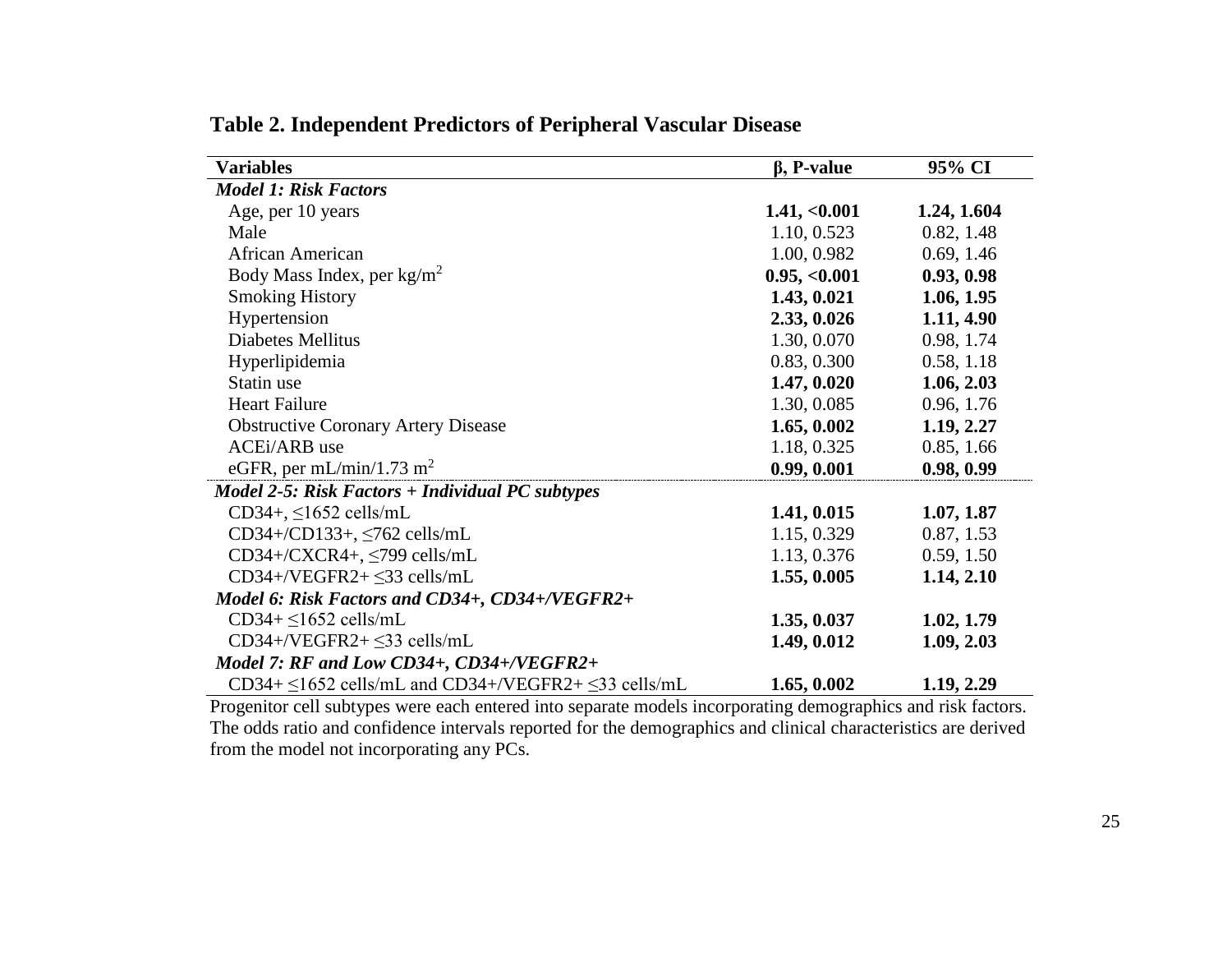## **Table 3. Circulating Progenitor Cell Counts Stratified by Peripheral Vascular Disease**

| Variables, cells/mL | <b>Without Peripheral</b><br><b>Vascular Disease</b><br>$(n=1189)$ | Peripheral<br><b>Vascular Disease</b><br>$(n=308)$ | $#_{P-value}$ | <b>Carotid Disease</b><br>$(n=162)$ | Lower<br><b>Extremity</b><br>Disease $(n=127)$ | <b>Aortic Disease</b><br>$(n=100)$ | P-value |
|---------------------|--------------------------------------------------------------------|----------------------------------------------------|---------------|-------------------------------------|------------------------------------------------|------------------------------------|---------|
| $CD34+$             | 1696 (1080, 2622)                                                  | 1456 (867, 2253)                                   | < 0.001       | 1495 (850,2194)                     | 1417 (889,2286)                                | 1260 (843,2202)                    | 0.795   |
| CD34+/CD133+        | 786 (474, 1251)                                                    | 671 (398, 1138)                                    | 0.004         | 682 (0392,1070)                     | 665 (383,1109)                                 | 649 (384,1191)                     | 0.928   |
| $CD34+/CXCR4+$      | 829 (501, 1370)                                                    | 725 (417, 1231)                                    | 0.005         | 697 (394,0829)                      | 726 (450,1268)                                 | 713 (400,1117)                     | 0.105   |
| $CD34 + /VEGFR2 +$  | 39(11, 125)                                                        | 22(8, 85)                                          | < 0.001       | 23(8,77)                            | 33(8,121)                                      | 25(7,86)                           | 0.601   |

Progenitor cell counts are reported as median (25th, 75th percentiles). # denotes P-value for comparison between patients with and without peripheral vascular disease. † denotes P-value for ANOVA comparing progenitor cell counts among patients with various types of peripheral vascular disease. Of note, patient overlap exists between carotid, lower extremity and aortic disease columns.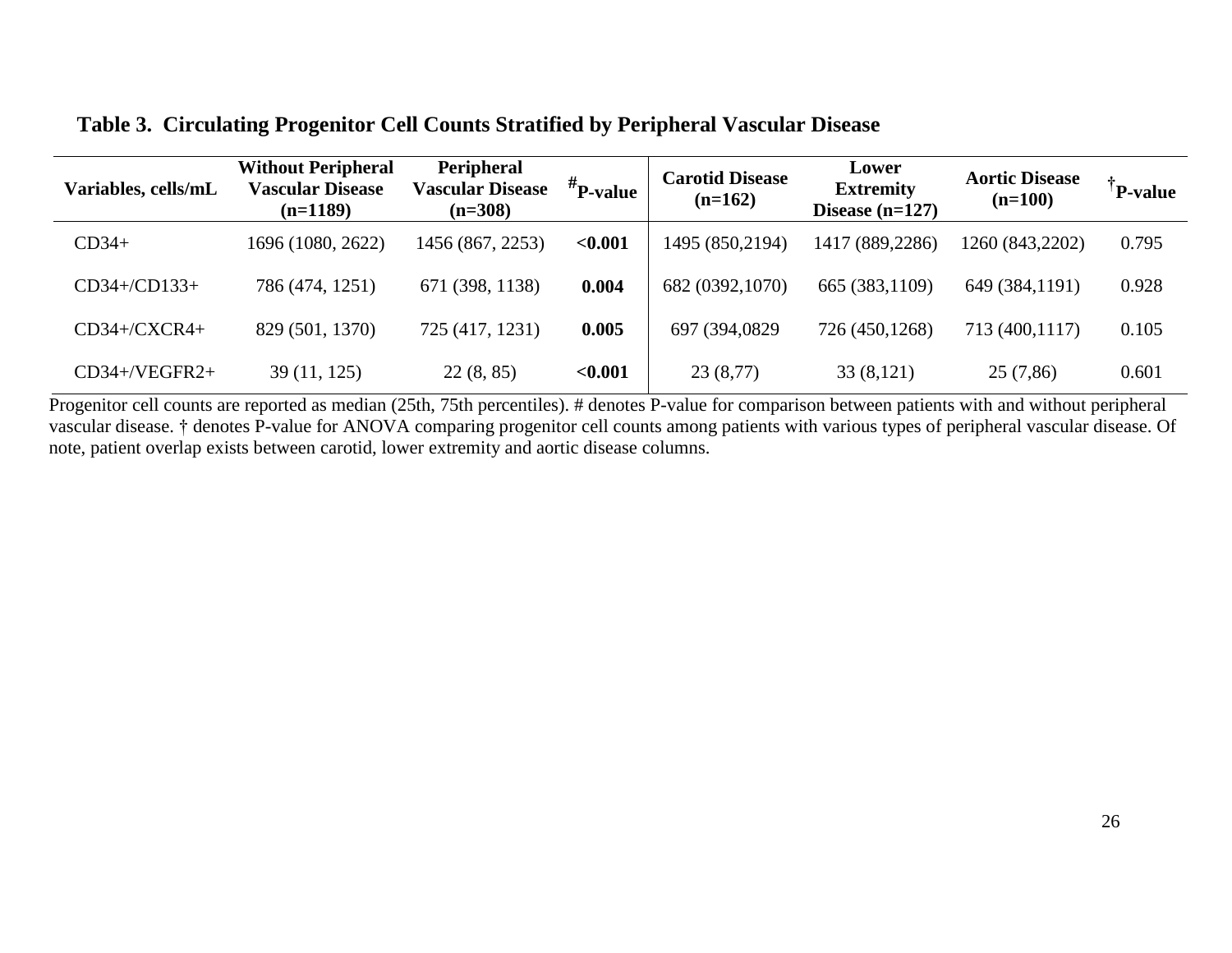# **Table 4. Risk Prediction Metrics**

| <b>Model</b>                                                  | Likelihood ratio<br>test (P-value) |                     | C-statistic (95% CI) $\triangle$ C-statistic (95% CI) | <b>Continuous NRI</b><br>$(95\% \text{ CI})$ | IDI $(95\%CI)$      |
|---------------------------------------------------------------|------------------------------------|---------------------|-------------------------------------------------------|----------------------------------------------|---------------------|
| <b>Model 1: Risk Factors Only</b>                             |                                    | 0.717(0.685;0.749)  |                                                       | $\overline{\phantom{a}}$                     |                     |
| <b>Model 2:</b> $RF$ and $CD34+$ cells                        | < 0.001                            | 0.721(0.689; 0.753) | $0.004 (-0.004, 0.011)$                               | 0.256(0.129, 0.382)                          | 0.005(0.001; 0.009) |
| <b>Model 3: RF and</b><br>$CD34 + / VEGFR2 +$ cells           | < 0.001                            | 0.722(0.691;0.754)  | $0.006(-0.003, 0.014)$                                | 0.255(0.128, 0.382)                          | 0.005(0.001, 0.010) |
| <b>Model 4:</b> RF and $CD34+$ ,<br>$CD34 + / VEGFR2 +$ cells | < 0.001                            | 0.727(0.695;0.758)  | $0.010(-0.001, 0.020)$                                | 0.390(0.234, 0.546)                          | 0.027(0.017, 0.036) |

Model 1 includes age, gender, race, body mass index, smoking history, hypertension, diabetes, hyperlipidemia, history of heart failure, statin use, angiotensin pathway antagonist use, estimated glomerular filtration rate at enrollment, and obstructive CAD. Model 2 include aforementioned risk factors (RF) in Model 1 in addition to CD34+ cell counts. Model 3 includes RF and CD34+/VEGFR2+ cell counts. Lastly Model 4 includes RF, CD34+ and CD34+/VEGFR2+ cells. CI = confidence interval, NRI = net reclassification index.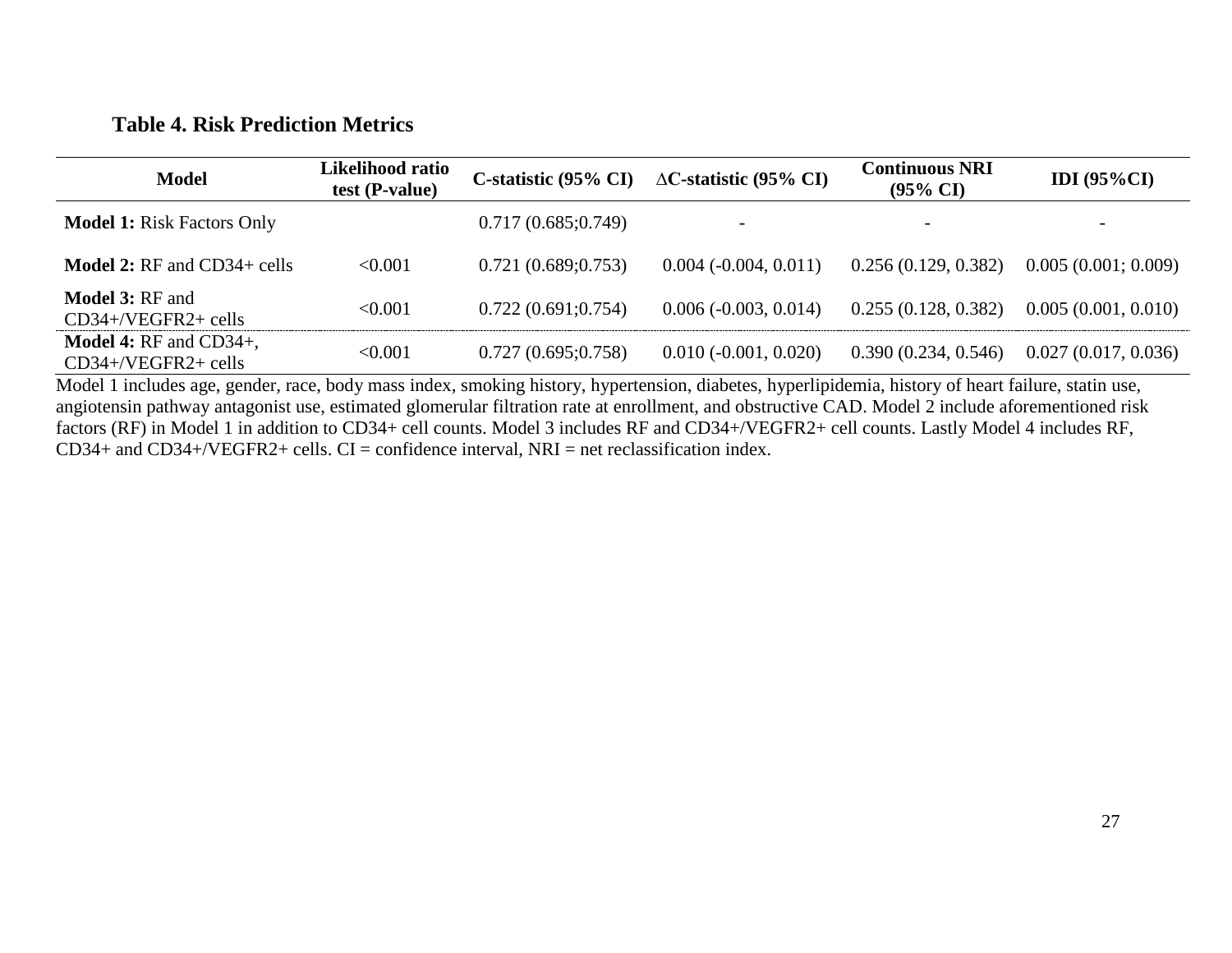# **Table 5. Progenitor cells and incident adverse cardiovascular outcomes**

| <b>Variables</b>                                 | <b>Death</b> |            | <b>PAD-related Events</b> |             | Death, myocardial infarction<br>and PAD-related events |            |
|--------------------------------------------------|--------------|------------|---------------------------|-------------|--------------------------------------------------------|------------|
|                                                  | HR, P-value  | 95% CI     | HR, P-value               | 95% CI      | HR, P-value                                            | 95% CI     |
| <b>Model 1: Risk Factors</b>                     |              |            |                           |             |                                                        |            |
| Age, per 10 years                                | 1.14, 0.036  | 1.01, 1.29 | 0.85, 0.050               | 0.72, 1.00  | 1.01, 0.830                                            | 0.91, 1.12 |
| Male                                             | 0.92, 0.589  | 0.69, 1.24 | 1.09, 0.654               | 0.74, 1.61  | 1.04, 0.739                                            | 0.82, 1.32 |
| African American race                            | 0.97, 0.867  | 0.67, 1.40 | 0.54, 0.015               | 0.33, 0.89  | 0.85, 0.268                                            | 0.63, 1.14 |
| Body Mass Index, per $\text{kg/m}^2$             | 0.96, 0.003  | 0.93, 0.99 | 0.99, 0.418               | 0.95, 1.02  | 0.97, 0.006                                            | 0.95, 0.99 |
| <b>Smoking History</b>                           | 1.36, 0.061  | 0.99, 1.88 | 0.93, 0.699               | 0.63, 1.37  | 1.12, 0.394                                            | 0.87, 1.43 |
| Hypertension                                     | 1.02, 0.936  | 0.58, 1.80 | 1.32, 0.491               | 0.60, 2.87  | 1.48, 0.125                                            | 0.90, 2.45 |
| Diabetes Mellitus                                | 1.18, 0.270  | 0.88, 1.60 | 1.34, 0.116               | 0.93, 1.94  | 1.14, 0.279                                            | 0.90, 1.44 |
| Hyperlipidemia                                   | 1.01, 0.961  | 0.71, 1.44 | 0.92, 0.703               | 0.58, 1.45  | 0.97, 0.834                                            | 0.73, 1.29 |
| Statin use                                       | 0.73, 0.044  | 0.53, 0.99 | 1.43, 0.157               | 0.87, 2.36  | 1.07, 0.613                                            | 0.82, 1.41 |
| <b>Heart Failure</b>                             | 1.78, <0.001 | 1.33, 2.38 | 1.06, 0.780               | 0.71, 1.57  | 1.36, 0.011                                            | 1.07, 1.73 |
| <b>Obstructive Coronary Artery Disease</b>       | 0.47, 0.043  | 0.23, 0.98 | 1.01, 0.988               | 0.31, 3.31  | 0.76, 0.473                                            | 0.35, 1.62 |
| <b>ACEi/ARB</b> use                              | 0.72, 0.029  | 0.54, 0.97 | 1.12, 0.573               | 0.76, 1.64  | 0.93, 0.518                                            | 0.73, 1.17 |
| eGFR, per mL/min/1.73 m <sup>2</sup>             | 0.99, 0.001  | 0.99, 1.00 | 1.00, 0.441               | 1.00, 1.01  | 1.00, 0.065                                            | 0.99, 1.00 |
| Peripheral Vascular Disease                      | 1.59, 0.004  | 1.16, 2.19 | 9.11, <0.001              | 6.16, 13.48 | 2.94, <0.001                                           | 2.31, 3.75 |
| $Model 2: Risk Factors + Individual PC subtypes$ |              |            |                           |             |                                                        |            |
| $CD34+$ , $\leq 1652$ cells/mL                   | 1.22, 0.171  | 0.92, 1.64 | 1.29, 0.179               | 0.89, 1.86  | 1.03, 0.810                                            | 0.82, 1.29 |
| $CD34 + /VEGFR2 + \leq 33$ cells/mL              | 1.43, 0.022  | 1.05, 1.94 | 1.64, 0.023               | 1.07, 2.50  | 1.65, <0.001                                           | 1.28, 2.13 |
| <b>Sensitivity Analysis</b>                      |              |            |                           |             |                                                        |            |
| Peripheral Vascular Disease*CD34+/VEGFR2+        | $P=0.580$    |            | $P=0.191$                 |             | $P=0.918$                                              |            |

Progenitor cell subtypes were each entered into separate models incorporating demographics and risk factors. The odds ratio and confidence intervals reported for the demographics and clinical characteristics are derived from the model not incorporating any PCs.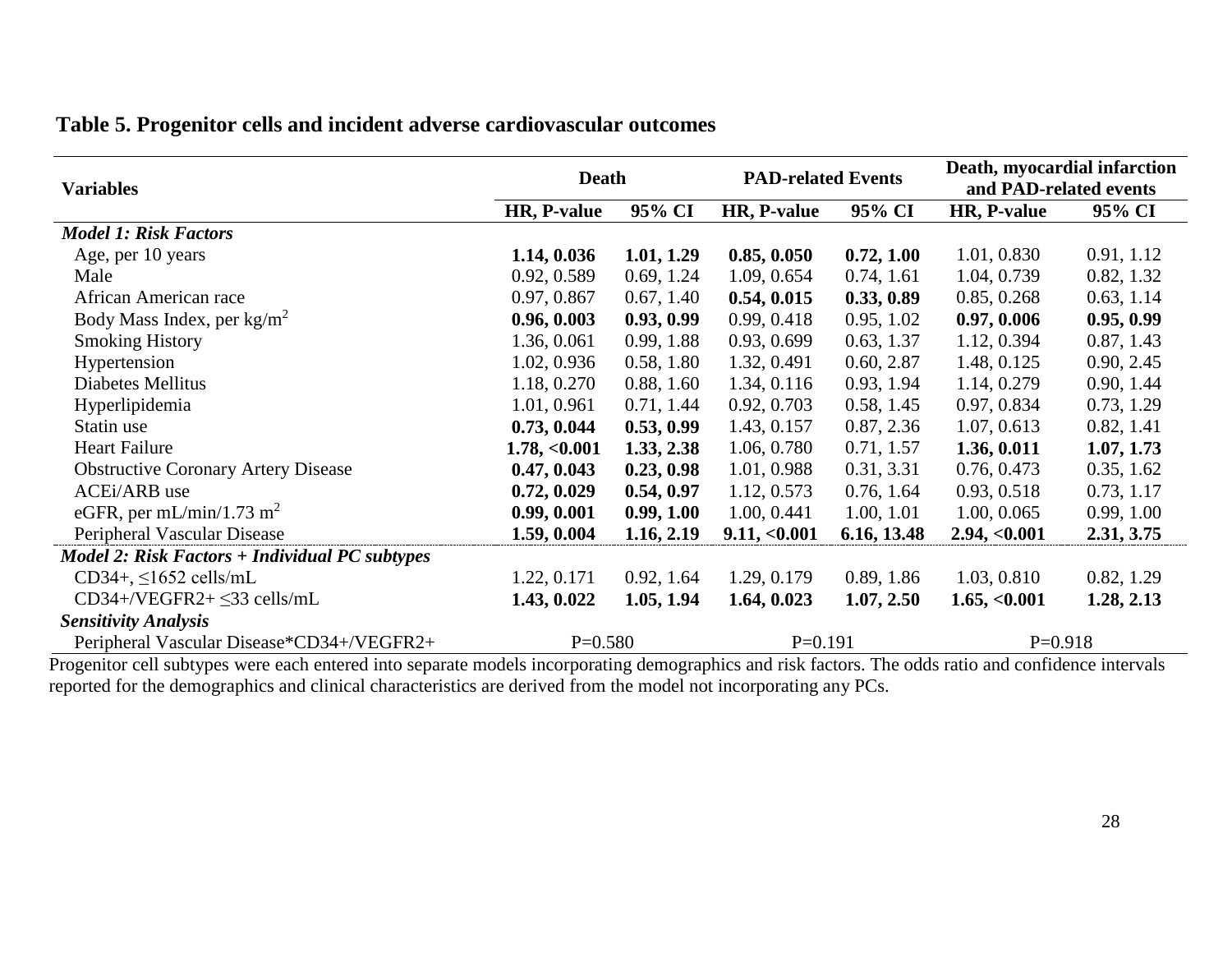# **Figure Legends**

## **Figure 1. Prevalence of Peripheral Arterial Disease Stratified by CD34+ and**

## **CD34+/VEGFR2+ Cell Counts**

Three-dimensional bar plot depicting the prevalence of peripheral vascular disease (Y axis) stratified by the median counts of CD34+ and CD34+/VEGFR2+ cells.

## **Figure 2. Sensitivity Analyses**

Forest plot of interaction with traditional risk factors and median CD34+ cell counts (panel A), and median CD34+/VEGFR2+ cell counts for predicting the presence of PAD. There was a significant interaction between smoking and CD34+ cell counts (highlighted in box, panel A).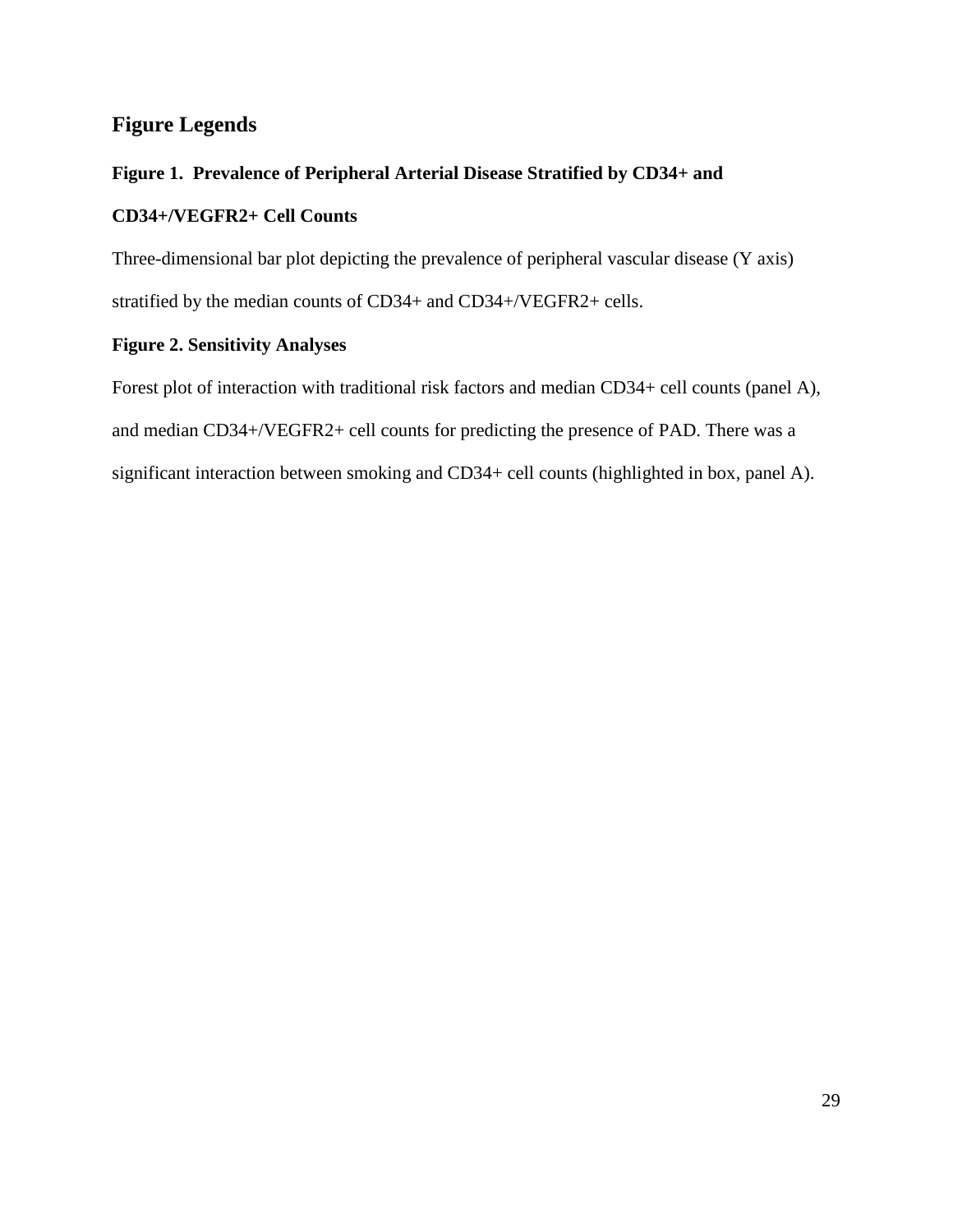# **NOVELTY AND SIGNIFICANCE**

## **What Is Known?**

- Peripheral arterial disease (PAD) and coronary artery disease (CAD) co-occur in 20-30% of patients despite sharing risk factors.
- Circulating progenitor cells (PC) are thought to be involved in vascular repair and regeneration. Mononuclear cells expressing CD34 and VEGFR2 are enriched for endothelial PCs.
- Patients with PAD have been shown to have lower CD34+/VEGFR2+ PC counts compared to healthy subjects.

## **What New Information Does This Article Contribute?**

- Patients with both PAD and CAD, compared to those with CAD alone, have at least 30% lower CD34+/VEGFR2+ PC counts, independently of demographics and clinical characteristics.
- Addition of CD34+/VEGFR2+ PC counts to a traditional risk factor model significantly improved risk prediction metrics for the presence of PAD
- Patients with low CD34+/VEGFR2+ PCs were at a higher risk of cardiovascular outcomes including death, myocardial infarction and PAD-related events.

Although atherosclerosis is one of the most studied human diseases, there is still much we do not understand of its pathogenesis. While both PAD and CAD share similar risk factors, only 20-30% of patients with CAD develop PAD. Why some patients are predisposed to CAD, others to PAD, and some to both, despite similar risk factors is unknown. Circulating PCs are